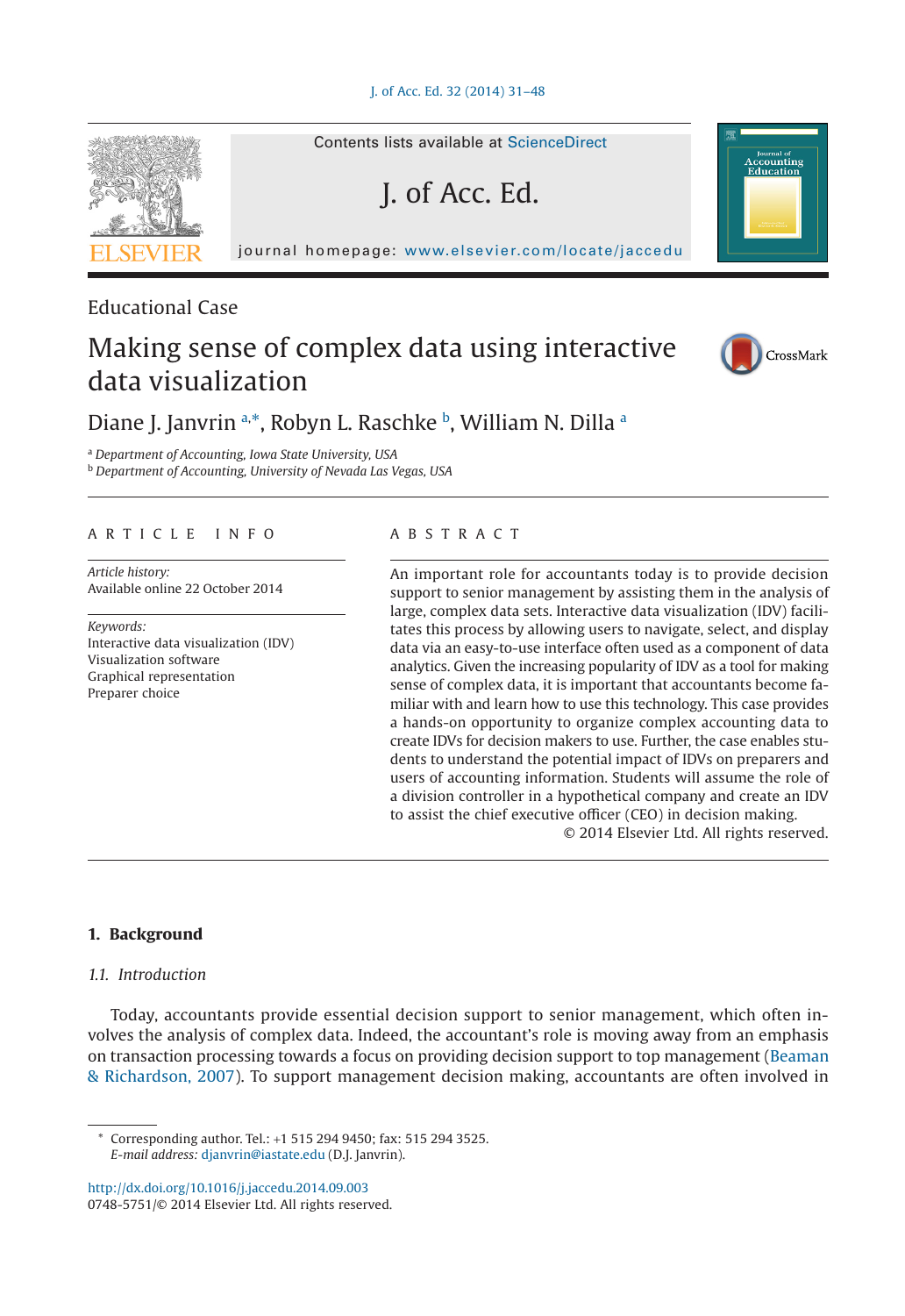business intelligence, or the gathering, processing, and analysis of large, complex data sets [\(Chaudhuri,](#page-16-1) [Dayal, & Narasayya, 2011; Romney & Steinbart, 2015\)](#page-16-1). Interactive data visualization (IDV) facilitates this process by organizing and visually displaying data in an easy to use interface.

"Interactive data visualization" (IDV) refers both to the above-defined technology and to a specific application of that technology. IDV applications are also commonly referred to as "dashboards" [\(Tableau](#page-17-0) [Software, 2012; Yigitbasioglu & Velcu, 2012\)](#page-17-0). Unlike existing *static* information visualization technologies, where preparers select information items and their display format for decision makers, IDV allows users a choice of which data to display, how to represent the data, or both [\(Dilla, Janvrin, &](#page-16-2) [Raschke, 2010\)](#page-16-2). As discussed below, spreadsheet packages such as Microsoft Excel can be used to analyze large data sets via dashboards. However, many organizations are now using interactive visualization software since this technology seamlessly provides navigation, selection, and representation of data. Indeed, recent research reports that 57 percent of business and IT executives are currently implementing IDVs and 31 percent plan to do so in the next few years [\(Stodder, 2013\)](#page-17-1).

Further, IDVs are one of many techniques used in data analytics, i.e., the processing of massive volumes of data that are too volatile, large, and complex to be handled effectively using current technologies found within most organizations [\(Livingstone, 2013; Schneider, Dai, Janvrin, Ajayi, & Raschke, 2014\)](#page-17-2). With the recent availability of user-friendly interactive visualization packages for commercial use [\(SAP,](#page-17-3) [2012; Stodder, 2013\)](#page-17-3), the exponential growth in data available for analysis [\(Moffitt & Vasarhelyi, 2013\)](#page-17-4), and the demand for quick responses to changing scenarios, it is likely that this technology will be used increasingly to support management decision making [\(Chaudhuri et al., 2011; Heer, van Ham, Carpendale,](#page-16-1) [Weaver, & Isenberg, 2008\)](#page-16-1). Therefore, given the availability of IDV packages and the increasing use of IDVs for making sense of complex data, it is important that accountants learn how to use this technology.

As information *preparers*, accountants may be responsible for determining how to visualize and present information to management to support diverse tasks such as evaluating sales trends, monitoring IT network security, and detecting fraudulent transactions [\(Chaudhuri et al., 2011; Dilla et al.,](#page-16-1) [2010; Yigitbasioglu & Velcu, 2012\)](#page-16-1). Further, accountants may develop IDVs of financial information for investors and other external parties (e.g., [BP, 2013; Microsoft, 2013a\)](#page-16-3). The development of IDVs for investors is likely to increase due to the Securities and Exchange Commission (SEC)'s mandate that requires publicly-traded companies to furnish financial statement information in XBRL format [\(Dilla](#page-16-2) [et al., 2010; SEC, 2009\)](#page-16-2). In addition, given the increasing emphasis on accounting as a decision support role and the availability of IDVs within many ERP systems, accountants often are information *users* and employ IDVs to identify and investigate unusual patterns in complex information sets [\(Dilla et al.,](#page-16-2) [2010; Yigitbasioglu & Velcu, 2012\)](#page-16-2). Finally, the [Pathways Commission \(2012, p. 72\)](#page-17-5) report sponsored by the American Accounting Association (AAA) and American Institute of Certified Public Accountants (AICPA) recently recommended that instructors "transform learning experiences to reflect current and emerging technologies." Further, the AICPA notes that enabling decision support and analytics is a top technology concern for accountants [\(AICPA, 2013\)](#page-16-4). It is therefore important that accountants understand how to both *prepare* and *use* IDV applications.

This case introduces IDVs to students by requiring them to create a simple interactive application to support pricing and product-line strategy decisions. The case exposes students to the advantages of interactive visualization, as compared to the static graphical representations of accounting information that they might have prepared in introductory information systems or accounting courses. Similar to real-world applications, the data set does not generate a pre-determined optimal pricing and productline strategy. The case can be implemented using a spreadsheet program such as Excel or one of several interactive visualization software packages currently available for instructional use.

# **2. The case**

In this case, students assume the role of the division controller assigned the task of developing an IDV to support the parent company chief executive officer (CEO)'s decision. Specifically, this assignment involves creating an IDV for the CEO to use when making pricing and product-line strategy decisions for an office supply retailer. Students will complete the following tasks: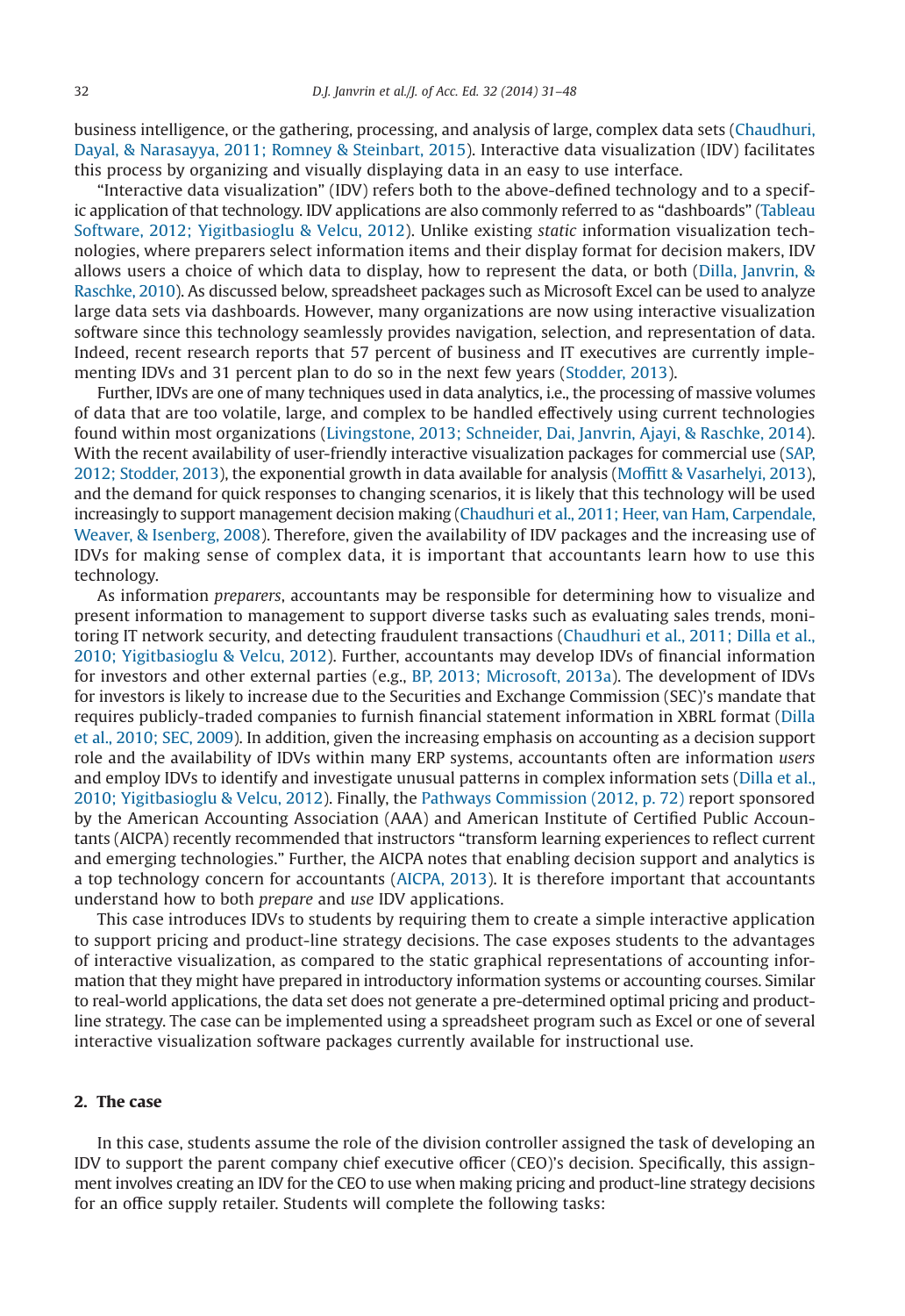- 1. Review scenario information about the company and the need to organize complex sales data for the company's CEO.
- 2. Study the basic IDV guidelines provided via the appendices and classroom discussion.
- 3. Learn how to use the assigned interactive visualization software through detailed instructions[.1](#page-2-0)
- 4. Create IDVs from the spreadsheet containing detailed sales information to assist senior management in making pricing and product-line strategy decisions, and write a short memo summarizing how the data analysis may impact senior management's decision making.

# *2.1. Scenario*

The Fletcher Company is a fictitious conglomerate with divisions in the retailing, manufacturing, and insurance industries. The retailing division consists of a chain of office supply stores known as Super Depot. Each student should assume the role of the divisional controller of SuperDepot. Pricing and product-line strategy decisions at SuperDepot are made by the CEO with input from the Vice President of Marketing. Fletcher's Vice President of Marketing has just resigned and the CEO wants to reevaluate the pricing and product-line strategy decisions for each division. Fletcher's CFO is out on an extended medical leave and has asked the divisional controller to complete this assignment for SuperDepot without her assistance. For the purpose of making a decision about pricing and product line strategy at SuperDepot, provide Fletcher's CEO with an interactive report presenting the sales and profits of SuperDepot for the last four years.

# *2.2. Guidance notes*

# *2.2.1. Learning to use interactive visualization software*

Your instructor will provide instructions on how to use the required interactive visualization software. For Tableau users, a 10-minute video is available from your instructor.

# *2.2.2. Deliverables*

Use the interactive visualization software to produce one or more IDVs of the sales information contained in the SuperDepotSales.xlsx workbook provided by your instructor. After completing the IDV(s), prepare a one-page memo describing the data and how the IDV may be used to assist management in making pricing and product line strategy decisions.

Save the IDV in a packaged workbook file for use by Fletcher's CEO. Please submit the workbook file and the memo by the assignment due date. Include your name in the workbook file and memo file names.

# **3. Teaching notes**

# *3.1. Learning objectives*

A recent review of Accounting Information Systems (AIS) instructional resources encourages educators to develop instructional cases that emphasize best practices so that students can stay abreast of rapid changes in technology [\(Apostolou, Dorminey, Hassell, & Rebele, 2014\)](#page-16-5). This case allows students to stay informed about new data visualization technology by providing students with an understanding of how IDVs may be used to evaluate complex accounting information and by providing them with hands-on experience creating IDVs. Specific learning objectives include providing students with the opportunity to:

• Organize complex accounting data

• Learn about and apply guidelines for interactive data presentation

<span id="page-2-0"></span><sup>1</sup> In addition, each interactive visualization software has 'getting started' videos available for student use.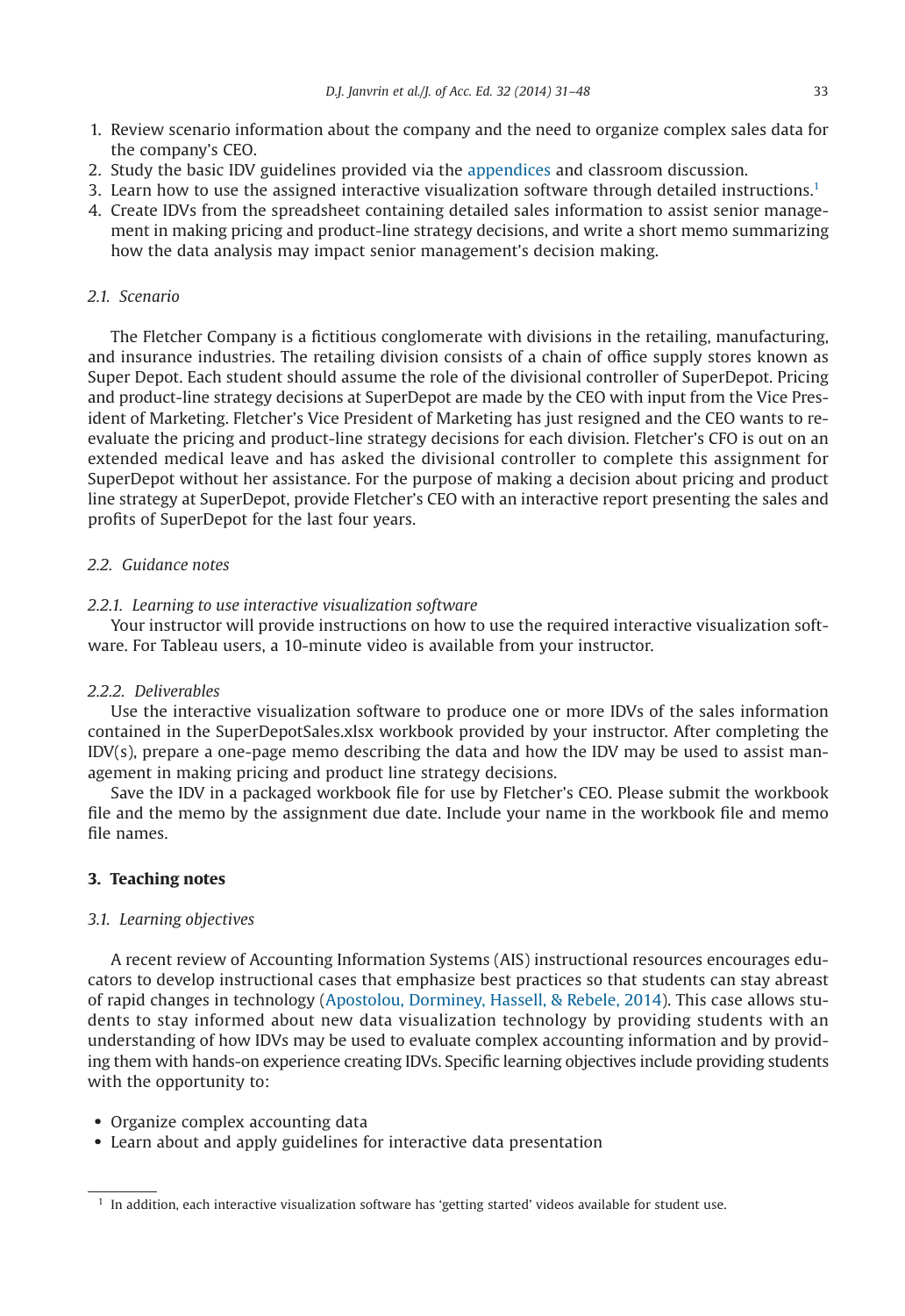| <b>Table 1</b>                                     |  |
|----------------------------------------------------|--|
| Case alignment to AICPA Core Competency Framework. |  |

| Competency addressed            | Level addressed                                                                                                | Why effective                                                                                                                                                      |
|---------------------------------|----------------------------------------------------------------------------------------------------------------|--------------------------------------------------------------------------------------------------------------------------------------------------------------------|
| Functional: leverage technology | Level 1: Identifies problems, potential<br>solution approaches, and related<br>uncertainties.                  | Students analyze multivariate data and<br>provide information to senior<br>management regarding pricing and<br>product line strategy.                              |
| Functional: leverage technology | Level 3: Links data, knowledge, and<br>insights together for decision-making<br>purposes.                      | Students evaluate sales trend data.<br>analyze the data using interactive data<br>visualization, and summarize their<br>analyses in a written memo.                |
| Personal: communication         | Level 3: Organizes and effectively displays<br>information so that it is meaningful to<br>the receiving party. | Students design interactive data<br>visualization(s) for management decision<br>making.                                                                            |
| Personal: leverage technology   | Level 4: Explores new technologies and<br>their application to business and<br>accounting scenarios.           | Students are provided with an<br>opportunity to understand how<br>interactive data visualization software<br>works and can be applied to accounting<br>situations. |

• Create IDV(s) from a complex data set for decision makers to use

Extensions to the basic case described in Section 3.3 provide students with the opportunity to:

- Evaluate complex accounting data using IDVs
- Learn how IDVs may bias decision making

The case addresses four competencies described in the AICPA Core Competency Framework [\(AICPA,](#page-16-6) [2011; Bonner, 2011\)](#page-16-6), as shown in Table 1. Under the functional category "decision modeling," the case focuses on competencies regarding identifying problems, potential solution approaches, and related uncertainties (Level 1) and linking data, knowledge, and insights together for decision making purposes (Level 3). In addition, the case addresses the personal category "communication competency" by organizing and effectively displaying information so that it is meaningful to the receiving party (Level 3) and the "technology competency" by exploring new technologies and their application to business and accounting scenarios (Level 4).

#### *3.2. Course use and student prerequisites*

The case can be implemented using an interactive visualization software package or spreadsheet software such as Excel. Some instructors may want to use a spreadsheet program (e.g., see [Lehman,](#page-17-6) [Lehman, & Feazell, 2011\)](#page-17-6) due to the inability to acquire or support interactive visualization software. In addition, instructors may ask students to create IDVs using both types of software to allow them to compare the capabilities of interactive visualization vs. spreadsheet software.<sup>2</sup>

The current case explicitly directs students to create an IDV presenting sales and profit information to the CEO to make pricing and product-line strategy decisions. Students receive guidance in the

<span id="page-3-0"></span> $2$  In this case, the third task in the instructions to students should be worded as: Learn how to use the assigned interactive visualization software by viewing the short tutorial provided and review how to create dashboards using Excel. The deliverables (section 2.2.2.) should read: Use both the interactive visualization software and Excel to produce IDVs of the sales information contained in the SuperDepotSales.xlsx workbook provided by your instructor. After completing these IDVs, prepare a onepage memo describing the data and how the IDVs may be used in decision making. Save the IDVs in a packaged interactive visualization software workbook file and in Excel for use by Fletcher's CEO. Please email the workbook file, the Excel file, and the memo to your instructor by the assignment due date. Include your name in all file names.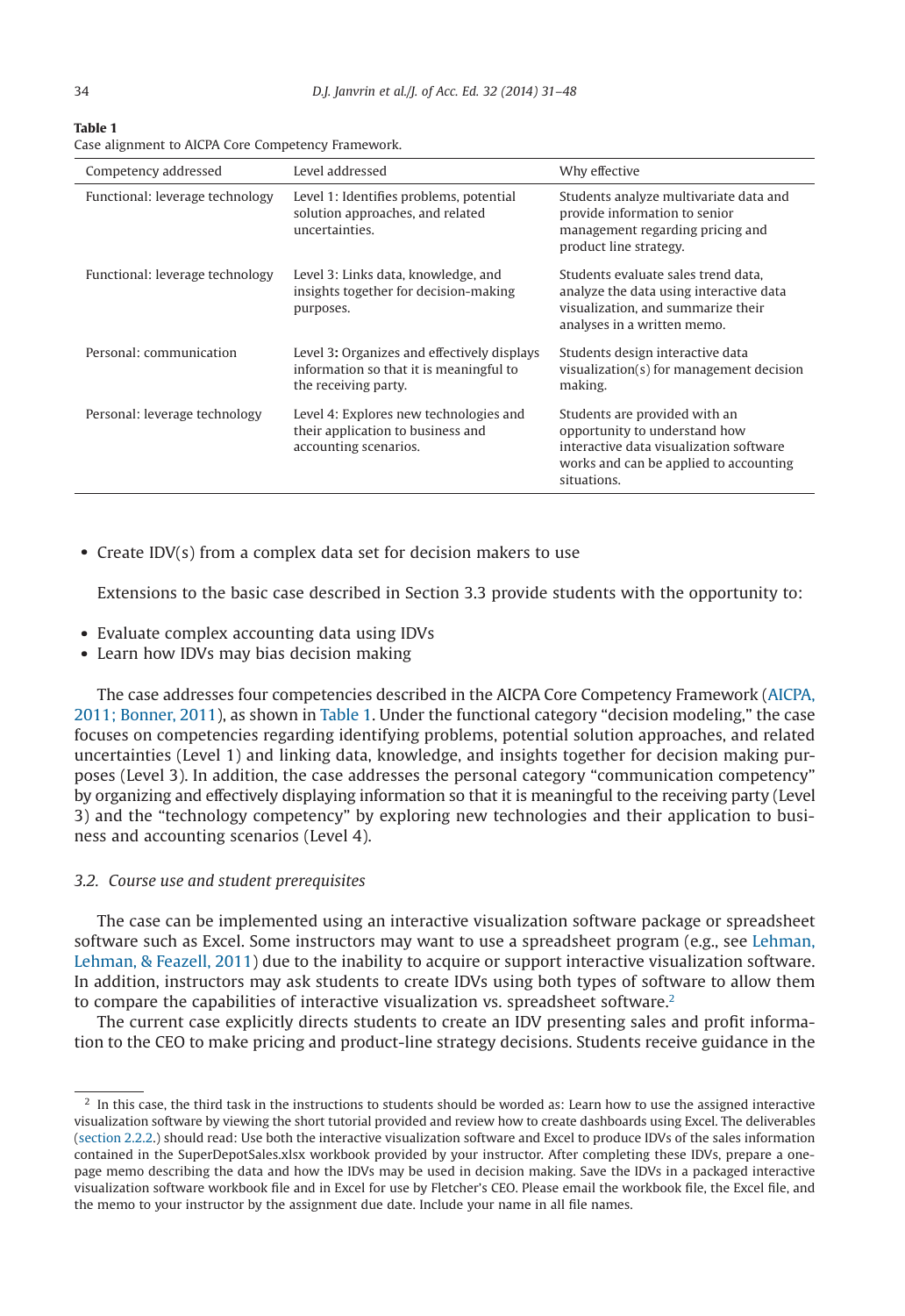video and appendix materials about which variables to include, and must make decisions about data dimensions and presentation formats to be made available in each individual information view. It is helpful to remind students that similar to real-life situations, the data set is not designed to reach an optimal pricing or product-line strategy solution.

This case was implemented in an advanced accounting information systems (AIS) course four times at two public universities. The case was also tested once in an upper-level managerial accounting course and five times in an introductory AIS course at one public university. In the advanced AIS courses, the case followed coverage of general ledger reporting concepts in [Simkin and Norman \(2012\)'](#page-17-7)s Chapter 8 at one institution and coverage of business intelligence concepts at the second. In the managerial accounting course, the case was presented while covering product costing concepts. Finally, the case in the introductory AIS course followed coverage of the general ledger process (e.g., Chapter 16 in [Romney](#page-17-8) [and Steinbart \(2015\)\)](#page-17-8). The average age of the participants in the undergraduate courses was 20.5 years and the average age for the advanced AIS participants was 23.5 years. Fifty-two percent of participants were female. Most participants were able to complete the case requirements in two hours or less.

The only prerequisite for this case is basic competency in using spreadsheet graphing functions. Therefore, it can readily be used at several points in the curriculum. Given the decision making context of the case, it can be used in managerial accounting courses at any point from the introductory through advanced levels. With appropriate modifications the case might also be used in an auditing or fraud examination course in an analytical procedures context.<sup>3</sup>

# *3.3. Case extensions*

This section describes four possible case extensions. First, the scope of the case scenario can be broadened to provide students with a less structured task. For example, students could be informed that the CEO is considering a new product line and needs information to assist her in pricing and productline strategy decisions. In this scenario, students would choose not only data dimensions and presentation formats, as in the original case, but also which variables (i.e., sales, costs, market data, etc.) would be useful to the CEO[.4](#page-4-1)

Second, instructors may wish to inform students how preparers may elect to emphasize or highlight certain information using multidimensional charts, artistic embellishments or other gratuitous display elements to influence decision makers [\(Bateman et al., 2010; Lurie & Mason, 2007; Tractinsky](#page-16-7) [& Meyer, 1999\)](#page-16-7). For example, [Bateman et al. \(2010\)](#page-16-7) includes several interesting examples of gratuitous displays. The instructor can then discuss with students how gratuitous display elements contained in IDVs might be used by preparers to influence decision makers.<sup>5</sup>

Third, an instructor may wish to provide students with experience in terms of both preparing and using IDVs. This can be accomplished by having students peer review IDVs. Specifically, each student would create an IDV, trade it with another student, and then act as the CEO to make a decision using the partner's IDV. Finally, the 'CEO' provides feedback on how useful the IDV was for decision making. This activity meets the learning objective of providing students with the opportunity to evaluate complex accounting data using IDVs.

Finally, students could work across applications. Specifically, the instructor could provide a sales database in either Access or Excel to students, then require students to query the database to extract the data to be imported to the interactive visualization software. $6$ 

<span id="page-4-0"></span><sup>&</sup>lt;sup>3</sup> For example, students might explore how IDVs can be used to detect anomalies suggestive of fraudulent activity, using purchases data such as in the [Albrecht, Albrecht, Albrecht, and Zimbelman \(2012, 196\)](#page-16-8) Chapter 6, Case Study 2.

<span id="page-4-2"></span><span id="page-4-1"></span><sup>&</sup>lt;sup>4</sup> We thank an anonymous reviewer for this suggestion.

<sup>5</sup> This extension would be best implemented as a second (or later) assignment in a module on IDVs. Interactive visualization software typically provides users with a set of simple default display options. Additional training may be necessary to access the more elaborate display options used to embellish display elements.

<span id="page-4-3"></span><sup>&</sup>lt;sup>6</sup> We thank an anonymous reviewer for the last two suggestions.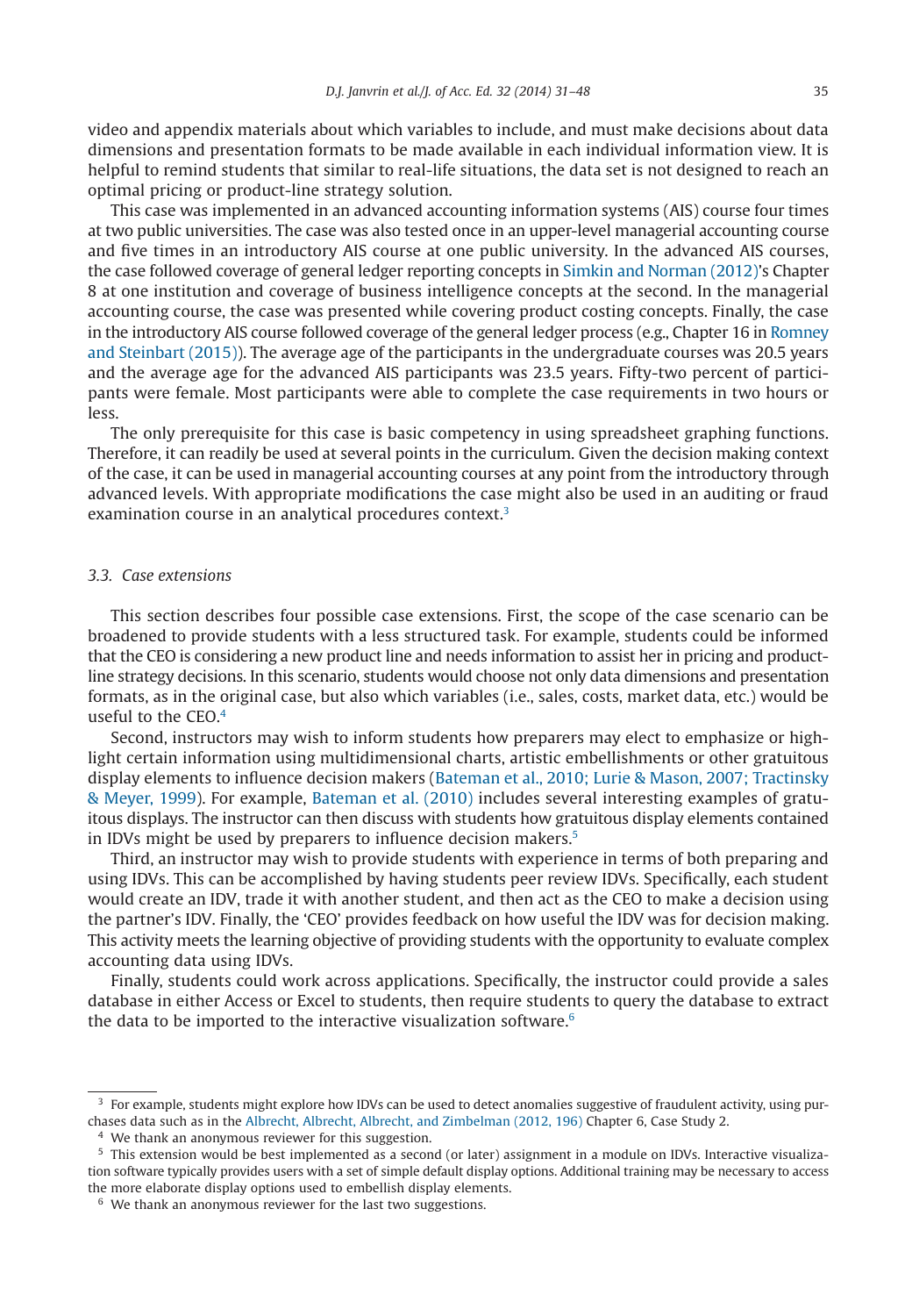#### *3.4. Implementation guidance*

The case begins with basic instruction on IDV guidelines. Even though the functions of IDVs extend beyond basic static data representation to include allowing users to select both the information they deem appropriate and the format of that information, IDV guidelines may start with basic graph techniques. Since only a few accounting information systems textbooks describe basic graph design techniques (e.g., [Hall, 2011, pp. 647–652; Romney and Steinbart, 2015, p. 489–490\)](#page-16-9), there are limited resources to inform students of guidelines for IDVs. Therefore, we developed a set of basic IDV guidelines based on static representation best practices described in [Tufte \(1997\)](#page-17-9) and [Hill and Milner \(2003\)](#page-16-10) (see Appendix A) and provided these to students. We also prepared slides to illustrate examples of these IDV concepts (available from the first author upon request).

Most general-purpose interactive visualization software packages are fairly easy to learn how to use. We developed a 10-minute video on how to use interactive visualization software. Students view this video before attempting to complete the project (see Appendix C for overview of video content). Students are then given the case scenario and provided with a spreadsheet containing detailed sales data (see [Table 2\)](#page-6-0)[.7](#page-5-0) The file contains four years of detailed store sales and profit data with multiple data dimensions such as product category, product sub-category, and sales region. Students are then asked to use this information to develop IDVs to support management decision making. Students are also asked to write a one-page memo describing how the data analysis may impact senior management's decision making.

#### *3.5. Obtaining access to interactive visualization software*

Several interactive visualization products are available for educational use (see [Table 3\)](#page-7-0). We used Tableau Software in the courses where this case was taught. Tableau offers site licenses for educational use (see http://www.tableausoftware.com/academic/teaching). Alternatively, students can obtain a 14-day free trial license directly from the company (see www.tableausoftware.com). Similar to other interactive visualization software, Tableau has two components: an interactive data visualization creator and interactive data visualization reader. Students used the interactive data visualization creator to select the data variables, dimensions, and representations and prepare their interactive data visualizations. Students completing the third case extension (peer review of IDVs) would use the reader to select and view the items made available by the preparer.<sup>8</sup>

We developed instructions for using the case with four other interactive visualization software packages: AnalystX Office, Centrifuge, SpotFire, and Visual Mining, as well as Excel dashboards. [Table 3](#page-7-0) summarizes differences between these interactive visualization software packages and Excel Dash-boards. [Table 4](#page-9-0) provides an overview of how to use each package.<sup>9</sup>

#### *3.6. Scoring rubric and sample solution*

The scoring rubric for the case (available from the first author upon request) assigns 15 points to the IDV task and 15 points to the creation of the memo. Since the functions of IDVs extend beyond basic static representation, each IDV is evaluated on basic graph concepts such as number of graphs presented, whether appropriate formats were used in the construction of each graph, the presence of stacked bars, number of dimensions and variables used, appropriate use of color, additional appropriate embellishment, and ability to view detailed data by highlighting graph dimensions. In addition, each IDV is evaluated on how well it allows a decision maker to select the information

<span id="page-5-0"></span> $7$  We asked three graduate students to learn each package during case development. They reported that the interactive visualization software packages were fairly easy to use. The most common hurdle noted by these students was learning how to add numeric labels to bar charts.

<span id="page-5-1"></span><sup>8</sup> One can view examples of interactive reader applications at http://www.tableausoftware.com/solutions.

<span id="page-5-2"></span><sup>9</sup> Detailed instructions for each interactive visualization software package and Excel can be obtained by contacting the first author.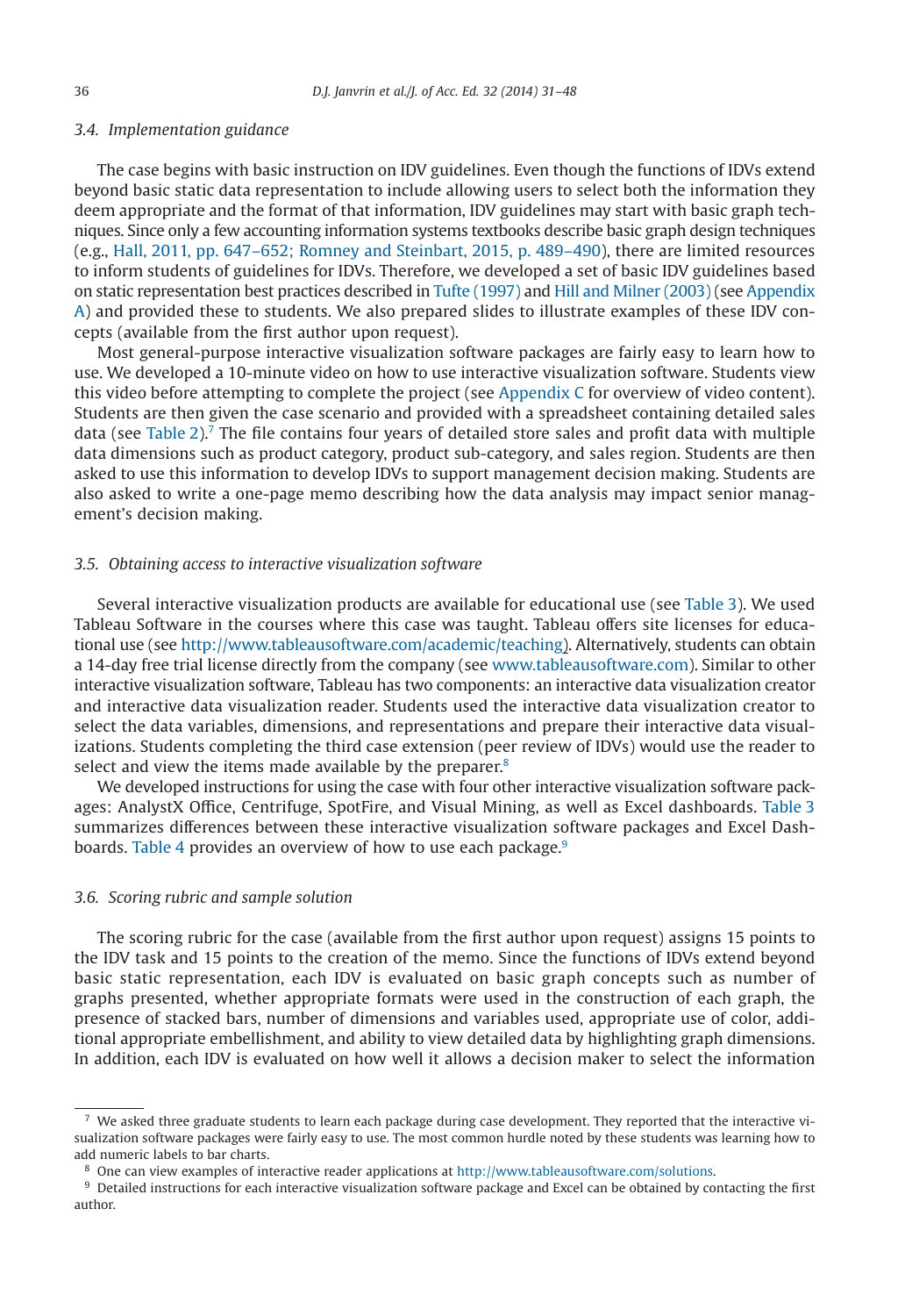<span id="page-6-0"></span>

| Table 2 |                                            |
|---------|--------------------------------------------|
|         | Data attributes of Super Depot sales file. |

| Order<br>ID | Order date | Order<br>quantity | Sales   | Profit    |        | Unit price Customer name | Customer<br>state | Zip code | Region  | Product category | Product sub-category          |
|-------------|------------|-------------------|---------|-----------|--------|--------------------------|-------------------|----------|---------|------------------|-------------------------------|
| 3           | 10/13/2012 | 6                 | 272.58  | 215.74    | 38.94  | Muhammed MacIntyre       | New Jersey        | 7514     | East    | Office supplies  | Storage & organization        |
| 6           | 2/20/2014  | $\overline{2}$    | 6.24    | 5.98      | 2.08   | Ruben Dartt              | New York          | 10457    | East    | Office supplies  | Scissors, rulers and trimmers |
| 32          | 7/15/2013  | 15                | 143.82  | 56.00     | 8.46   | Liz Pelletier            | Ohio              | 44197    | Central | Technology       | Computer peripherals          |
| 32          | 7/15/2013  | 24                | 1772.25 | $-481.61$ | 70.89  | Liz Pelletier            | Ohio              | 44197    | Central | Furniture        | <b>Tables</b>                 |
| 32          | 7/15/2013  | 23                | 159.8   | 154.93    | 7.99   | Liz Pelletier            | Ohio              | 44197    | Central | Technology       | Telephones and communication  |
| 32          | 7/15/2013  | 26                | 2795.78 | 1692.71   | 107.53 | Liz Pelletier            | Ohio              | 44197    | Central | Furniture        | Office furnishings            |
| 35          | 10/22/2013 | 30                | 291.52  | 137.74    | 9.11   | Julie Creighton          | Michigan          | 49822    | Central | Office supplies  | Pens & art supplies           |
| 35          | 10/22/2013 | 14                | 1871.88 | $-246.68$ | 155.99 | Julie Creighton          | Michigan          | 49822    | Central | Technology       | Telephones and communication  |
| 36          | 11/2/2013  | 46                | 2507.62 | $-959.79$ | 65.99  | Sample Company A         | Connecticut       | 6074     | East    | Technology       | Telephones and communication  |
| 65          | 3/17/2013  | 32                | 3821.07 | 3137.44   | 115.79 | Tamara Dahlen            | Delaware          | 19936    | East    | Technology       | Computer peripherals          |
| 66          | 1/20/2011  | 41                | 109.44  | $-42.04$  | 2.88   | Arthur Gainer            | North Carolina    | 27006    | South   | Office supplies  | Pens & art supplies           |
| 69          | 6/4/2011   | 42                | 1175.34 | 624.40    | 30.93  | Jonathan Doherty         | Ohio              | 43567    | Central | Furniture        | Office furnishings            |
| 69          | 6/4/2011   | 28                | 52.08   | $-20.37$  | 1.68   | Jonathan Doherty         | Ohio              | 43567    | Central | Office supplies  | Pens & art supplies           |
| 70          | 12/17/2012 | 46                | 7827.62 | $-760.93$ | 205.99 | Helen Wasserman          | North Carolina    | 27006    | South   | Technology       | Telephones and communication  |
| 70          | 12/17/2012 | 48                | 89.28   | 86.32     | 1.86   | Helen Wasserman          | North Carolina    | 27006    | South   | Office supplies  | Rubber bands                  |
| 96          | 4/17/2011  | 37                | 4157.67 | 226.11    | 125.99 | Keith Dawkins            | Texas             | 73301    | Central | Technology       | Telephones and communication  |
| 97          | 1/29/2012  | 26                | 75.14   | $-2.27$   | 2.89   | Craig Yedwab             | Arizona           | 85354    | West    | Office supplies  | Labels                        |
| 129         | 11/19/2014 | $\overline{4}$    | 32.4    | 20.97     | 6.48   | Pauline Chand            | Connecticut       | 6439     | East    | Office supplies  | Paper                         |
| 130         | 5/8/2014   | 29                | 569.1   | $-256.16$ | 18.97  | <b>Roy Collins</b>       | Florida           | 32003    | South   | Office supplies  | Paper                         |
| 130         | 5/8/2014   | 3                 | 452.94  | 441.04    | 150.98 | <b>Roy Collins</b>       | Florida           | 32003    | South   | Technology       | Office machines               |
| 130         | 5/8/2014   | 23                | 233.04  | 14.46     | 9.71   | Roy Collins              | Florida           | 32003    | South   | Office supplies  | Storage & organization        |
| 132         | 6/10/2012  | 27                | 191.76  | 157.58    | 7.99   | Emily Phan               | Maryland          | 21290    | South   | Technology       | Telephones and Communication  |
| 132         | 6/10/2012  | 30                | 4060.38 | $-28.01$  | 130.98 | <b>Emily Phan</b>        | Maryland          | 21290    | South   | Furniture        | <b>Bookcases</b>              |
| 134         | 5/1/2014   | 11                | 1151.88 | $-532.27$ | 95.99  | Michael Dominguez        | Colorado          | 81221    | West    | Office supplies  | Storage & organization        |
| 135         | 10/20/2013 | 25                | 124.5   | $-12.51$  | 4.98   | Anne Prvor               | Ohio              | 43054    | Central | Technology       | Computer peripherals          |
| 166         | 9/11/2013  | 10                | 593.91  | 295.36    | 65.99  | Valerie Takahito         | Utah              | 84001    | West    | Technology       | Telephones and communication  |
| 193         | 8/7/2012   | 14                | 174.16  | $-61.50$  | 12.44  | Justin Hirsh             | Arizona           | 85231    | West    | Office supplies  | Storage & organization        |
| 194         | 4/5/2014   | 49                | 327.6   | $-74.04$  | 7.28   | Maria Zettner            | Georgia           | 30002    | South   | Furniture        | Office furnishings            |
| 194         | 4/5/2014   | 6                 | 18.84   | 8.50      | 3.14   | Maria Zettner            | Georgia           | 30002    | South   | Office supplies  | Scissors, rulers and trimmers |
| 195         | 12/27/2012 | 34                | 1315.8  | 6.09      | 36.55  | <b>Brad Thomas</b>       | Connecticut       | 6074     | East    | Office supplies  | Pens & art supplies           |
| 197         | 4/6/2013   | 23                | 311.52  | 161.86    | 12.98  | Penelope Sewall          | Ohio              | 45999    | Central | Office supplies  | Scissors, rulers and trimmers |
| 224         | 6/18/2011  | 25                | 184.5   | 107.22    | 7.38   | <b>Bart Folk</b>         | Connecticut       | 6439     | East    | Furniture        | Office furnishings            |
| 224         | 6/18/2011  | 33                | 524.28  | $-74.71$  | 15.42  | <b>Bart Folk</b>         | Connecticut       | 6439     | East    | Office supplies  | Storage & organization        |
| 224         | 6/18/2011  | 44                | 269.1   | $-81.06$  | 5.98   | <b>Bart Folk</b>         | Connecticut       | 6439     | East    | Office supplies  | Paper                         |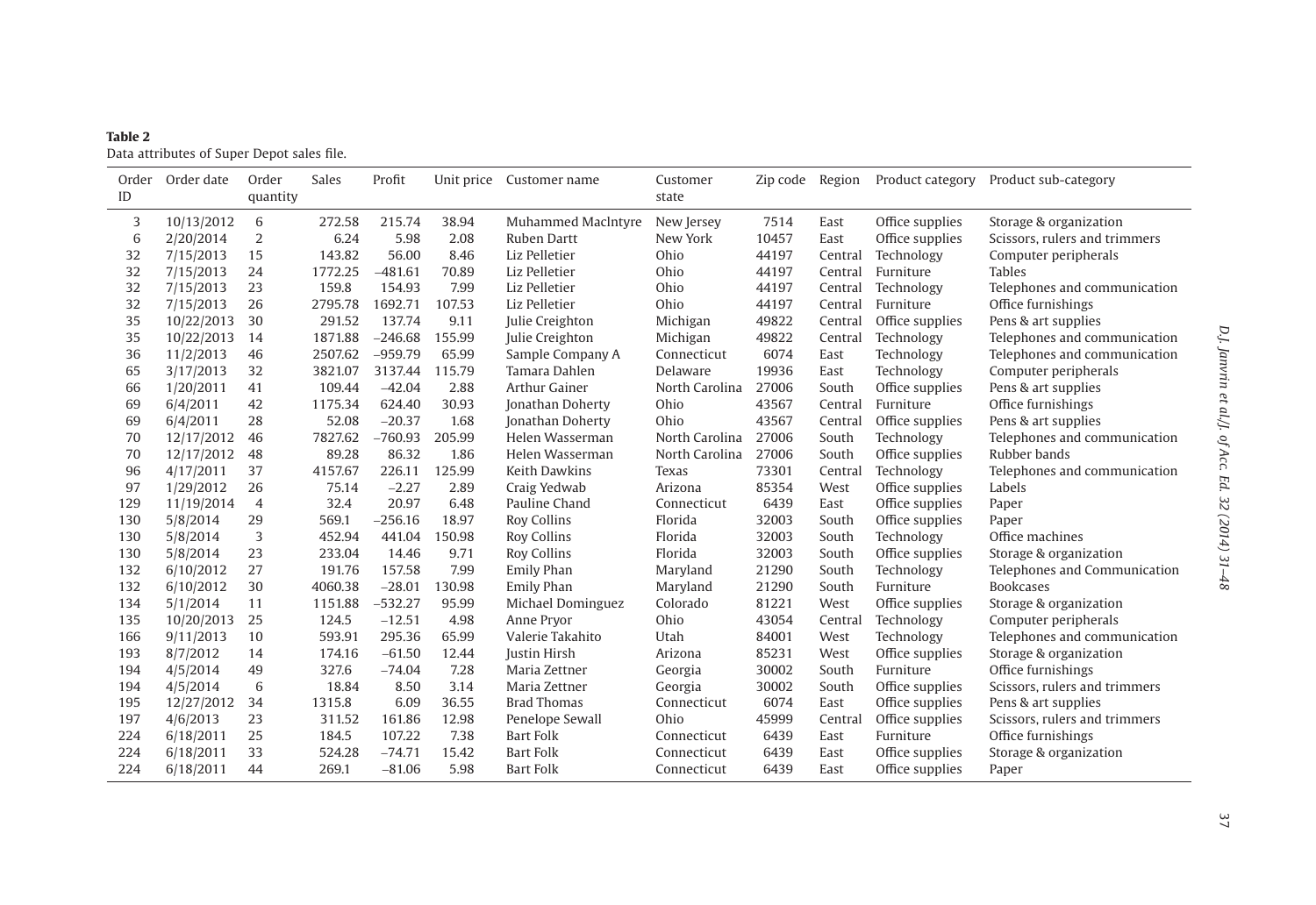<span id="page-7-0"></span>

| Table 3 |  |                                                |  |
|---------|--|------------------------------------------------|--|
|         |  | Summary of interactive visualization software. |  |

| Software Characteristic                        | AnalystX Office                                                                                                                                                                                                      | Centrifuge                                                                                                                                                                                                                                                                                    | Spotfire                                                                                                                                                                                     | Tableau                                                                                                                                                                          | <b>Visual Mining</b>                                                                                                                                     | Excel Dashboard                                                                                                                                                                                                                                                                                                                                                                         |
|------------------------------------------------|----------------------------------------------------------------------------------------------------------------------------------------------------------------------------------------------------------------------|-----------------------------------------------------------------------------------------------------------------------------------------------------------------------------------------------------------------------------------------------------------------------------------------------|----------------------------------------------------------------------------------------------------------------------------------------------------------------------------------------------|----------------------------------------------------------------------------------------------------------------------------------------------------------------------------------|----------------------------------------------------------------------------------------------------------------------------------------------------------|-----------------------------------------------------------------------------------------------------------------------------------------------------------------------------------------------------------------------------------------------------------------------------------------------------------------------------------------------------------------------------------------|
| Location of free<br>software                   | http://www<br>.officeadvizor<br>.com/contacts                                                                                                                                                                        | http://<br>centrifugesystems<br>.com/explore/version-<br>$2-10$ /tryit/                                                                                                                                                                                                                       | https://tryspotfire<br>.tibco.com/us/get-<br>spotfire                                                                                                                                        | http://www<br>.tableausoftware<br>.com/products/<br>desktop/download                                                                                                             | http://www<br>.visualmining.com/<br>ncpd/                                                                                                                | http://office.microsoft<br>.com/en-us/try/                                                                                                                                                                                                                                                                                                                                              |
| Terms of software<br>Advantages of<br>software | 30 days<br>Good assistance from<br>vendor via emails.<br>videos, and customer<br>support<br>All charts linked when<br>selecting particular<br>data                                                                   | 14 days<br>Interesting drill chart<br>function<br>Easy to create graph<br>due to dropdown<br>menus                                                                                                                                                                                            | 30 days<br>Easy to use<br>Default views with<br>filters allow for easy<br>data manipulation<br>Dropdown menus for<br>changing axis<br>Makes visible<br>important information<br>on dashboard | 14 days<br>Easy to use<br>Simple filtering data<br>Drag and drop allows<br>user to see data at all<br>times<br>Easy to import and<br>format data<br>Useful training<br>materials | 15 days<br>Multiple wizards make<br>software easy to use<br>Simple filtering data<br>Dropdown menus for<br>changing axis<br>Useful training<br>materials | 60 days<br>Excel dashboard is<br>embedded in Excel, no<br>additional IDV<br>software cost<br>Compatible with other<br>Microsoft Office<br>products<br>Simple import and<br>format data                                                                                                                                                                                                  |
| Challenges<br>encountered with<br>software     | Difficult to create line<br>graphs<br>Requires user to parse<br>dates<br>Default file type is not<br>compatible with trial<br>software<br>Cannot label chart<br>figures<br>Creating data<br>hierarchies is confusing | Line graphs can only<br>handle one variable per<br>chart<br>Only way to compare<br>two variables is<br>stacked charts with<br>different scales<br>Difficult to import data<br>format since numbers<br>and dates are read as<br>text<br>Difficult to change<br>graph colors and data<br>labels | No significant<br>challenges                                                                                                                                                                 | Difficult to display<br>multiple graphs on a<br>single worksheet                                                                                                                 | Difficult to change<br>graph colors and data<br>labels<br>Requires user to format<br>dates before creating<br>dashboard                                  | Excel skills are<br>necessary<br>Difficult to select data.<br>necessary to arrange<br>data in PivotTable first<br>Chart is based on the<br>quality of table created<br>Only one chart can be<br>created from a<br>PivotTable<br>Original file can be<br>changed unless<br>properly protected<br>Users need to play<br>preparer's role to<br>manipulate data<br>(continued on next page) |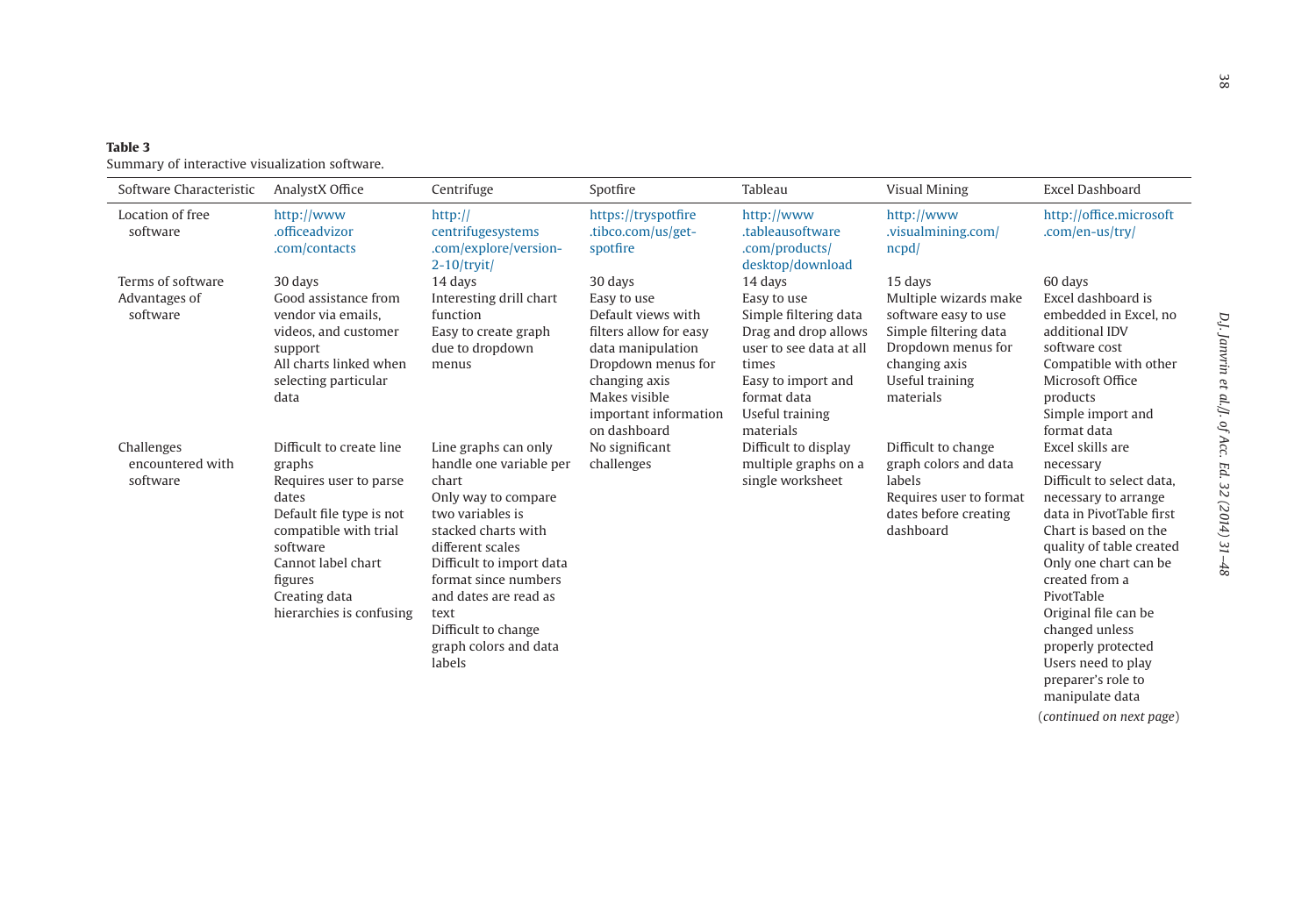**Table 3** (*continued*)

| Software Characteristic                               | AnalystX Office                                                                                                                  | Centrifuge                                                                                                          | Spotfire                                                                                         | Tableau                                                                                        | Visual Mining                                                                                                                                                   | Excel Dashboard                                                                                                       |
|-------------------------------------------------------|----------------------------------------------------------------------------------------------------------------------------------|---------------------------------------------------------------------------------------------------------------------|--------------------------------------------------------------------------------------------------|------------------------------------------------------------------------------------------------|-----------------------------------------------------------------------------------------------------------------------------------------------------------------|-----------------------------------------------------------------------------------------------------------------------|
| Types of graphs<br>available                          | Bar<br>Line<br>Pie<br>Histogram<br>Scatterplot<br>Multiscape<br>Parabox<br>Data constellations<br>Time table                     | Bar<br>Line<br>Pie<br>Table<br><b>Bubble chart</b><br>Matrix chart<br>Drill chart<br>Timeline<br>Relationship graph | Bar<br>Line<br>Pie<br>Scatterplot<br>Combination chart<br>Heat map<br>Parallel coordinate<br>map | Bar<br>Line<br>Pie<br>Histogram<br>Scatterplot<br>Text table<br>Heat map<br>Dual axis<br>Gantt | Bar<br>Line<br>Bar Line<br>Pie<br>Table                                                                                                                         | Bar<br>Line<br>Pie<br><b>Bubble chart</b><br>Scatterplot<br>Combination chart<br>Area<br>Doughnut<br>Radar<br>Surface |
| Ease to select data to<br>display                     | Somewhat difficult                                                                                                               | Easy                                                                                                                | Easy                                                                                             | Easy                                                                                           | Easy                                                                                                                                                            | Stock<br>Easy                                                                                                         |
| Ease to add labels to<br>data                         | Could not find a way to<br>label data<br>Placed left curser over<br>bar/point and label<br>appeared                              | Could not find a way to<br>label data<br>Placed left curser over<br>bar/point and label<br>appeared                 | Easy                                                                                             | Easy                                                                                           | Could not find a way to<br>label data<br>Placed left curser over<br>bar/point and label<br>appeared                                                             | Easy                                                                                                                  |
| Ease to add headings<br>to presentations              | Easy                                                                                                                             | Easy                                                                                                                | Easy                                                                                             | Easy                                                                                           | Easy                                                                                                                                                            | Somewhat difficult                                                                                                    |
| Availability of training<br>materials for<br>software | Link to video gallery is<br>available via email<br>which includes<br>numerous videos on<br>how to build particular<br>dashboards | Training videos<br>available on login page                                                                          | Training webinars<br>available                                                                   | Training videos and<br>live training link<br>available on free<br>download site                | Installation guide,<br>tutorials. Excel-specific<br>tutorials available on<br>free download site.<br>Sales rep very willing<br>to help answer any<br>questions. | Specific Excel<br>Dashboard tutorials<br>are available for<br>purchase from various<br>vendors                        |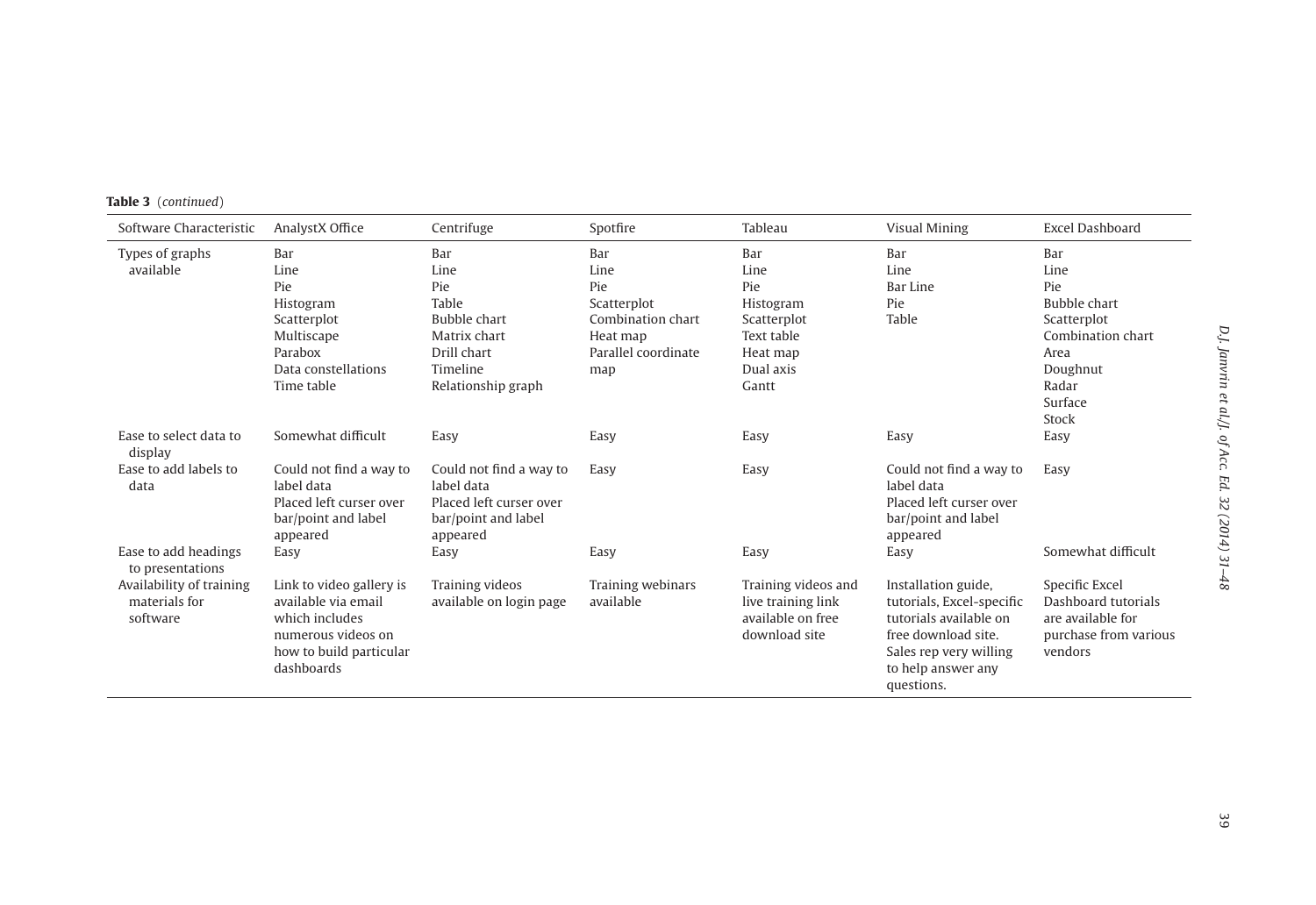# <span id="page-9-0"></span>**Table 4**Selected directions for using interactive visualization software.

| Task                                                                           | AnalystX Office                                                                                                                                                                                | Centrifuge                                                                                                                                                                      | Spotfire                                                                                                                        | Tableau                                                                                                             | <b>Visual Mining</b>                                                                                                                                                                                                                                   | Excel Dashboard                                                                                                                                                                                        |
|--------------------------------------------------------------------------------|------------------------------------------------------------------------------------------------------------------------------------------------------------------------------------------------|---------------------------------------------------------------------------------------------------------------------------------------------------------------------------------|---------------------------------------------------------------------------------------------------------------------------------|---------------------------------------------------------------------------------------------------------------------|--------------------------------------------------------------------------------------------------------------------------------------------------------------------------------------------------------------------------------------------------------|--------------------------------------------------------------------------------------------------------------------------------------------------------------------------------------------------------|
| Import data file                                                               | Load New Data and<br>follow Wizard<br>instructions                                                                                                                                             | New File/Addition Sign<br>next to Source/ name<br>source and source<br>type/ change necessary<br>parameters/Select                                                              | File/Add Data Tables/<br>Add/File/<br>Browse/OK                                                                                 | Connect to Data Link.<br>Select Data Source<br>Type, Browse for File,<br>Select Connect Live                        | <b>Follow Wizard</b><br>instructions, test data<br>source status, auto-<br>generate data entities                                                                                                                                                      | Open Excel, File/Open/<br>Browse/OK                                                                                                                                                                    |
| Move information into<br>work areas                                            | Dropdown menu                                                                                                                                                                                  | Dropdown menu<br>available after selecting<br>visual graph                                                                                                                      | Pull down menu on<br>both axes                                                                                                  | Drag and drop                                                                                                       | Dropdown menu                                                                                                                                                                                                                                          | Create PivotTable                                                                                                                                                                                      |
| Change colors/<br>formatting                                                   | Headings near top of<br>screen (Color Scale and<br>Color by) with<br>dropdown menus to<br>select color scheme<br>and variable colors.                                                          | Could not find a way to<br>change colors for bar<br>graph                                                                                                                       | Click on box in upper<br>right-hand corner and<br>color grid appears.<br>Can color entire graph<br>or by particular<br>variable | Double click on Blue<br>Box in Color bubble<br>Can drag a dimension<br>to bubble to color by<br>particular variable | Could not find a way to<br>change colors for bar<br>graph                                                                                                                                                                                              | Use PivotChart Tools<br>for formatting                                                                                                                                                                 |
| Filter data (i.e. allow<br>user to select data)                                | Click New Text Filter on<br>any page directly<br>below the page tab. To<br>filter by more than one<br>variable, create another<br>filter by clicking on the<br>same button until<br>satisfied. | After graph created,<br>click Configure, Filter,<br>and Add. Select<br>variable desired to be<br>filtered and select. Able<br>to filter by more than<br>one variable at a time. | Filters automatically<br>appear after creating<br>file (if closed, click<br>View Filters). Slide<br>arrows to desired point     | Drag dimension to<br>Filter task pane and<br>select filtering criteria<br>from list                                 | After graph created,<br>click Configure, Filter,<br>and Add. Select<br>variable desired to be<br>filtered and select. Able<br>to filter by more than<br>one variable at a time.                                                                        | Drag dimension to<br>Filter area when<br>creating PivotTable,<br>and select filtering<br>criteria from list                                                                                            |
| Create drill down data<br>(i.e. allow user to<br>select additional<br>details) | Can customize any<br>field by creating a data<br>hierarchy or name<br>hierarchy<br>Can add as many<br>variables as one would<br>like                                                           | Can create a drill chart<br>Can customize drilling<br>to break down data.                                                                                                       | Must use filters to drill<br>down                                                                                               | Highlight dimension<br>members by clicking<br>and holding shift, click<br>on Group (i.e.,<br>paperclip icon)        | Select multiple<br>dimensions when<br>creating the graph.<br>Click on a particular<br>bar and select Show<br>Chart to drill down. To<br>see the actual data.<br>select Drill Down, Can<br>also select Edit<br>Preferences to drill<br>down and filter. | To drill down, need to<br>start with filter<br>Right click column<br>labels/row labels $\rightarrow$<br>Group and Outline $\rightarrow$<br>Show details $\rightarrow$ Select<br>the details dimensions |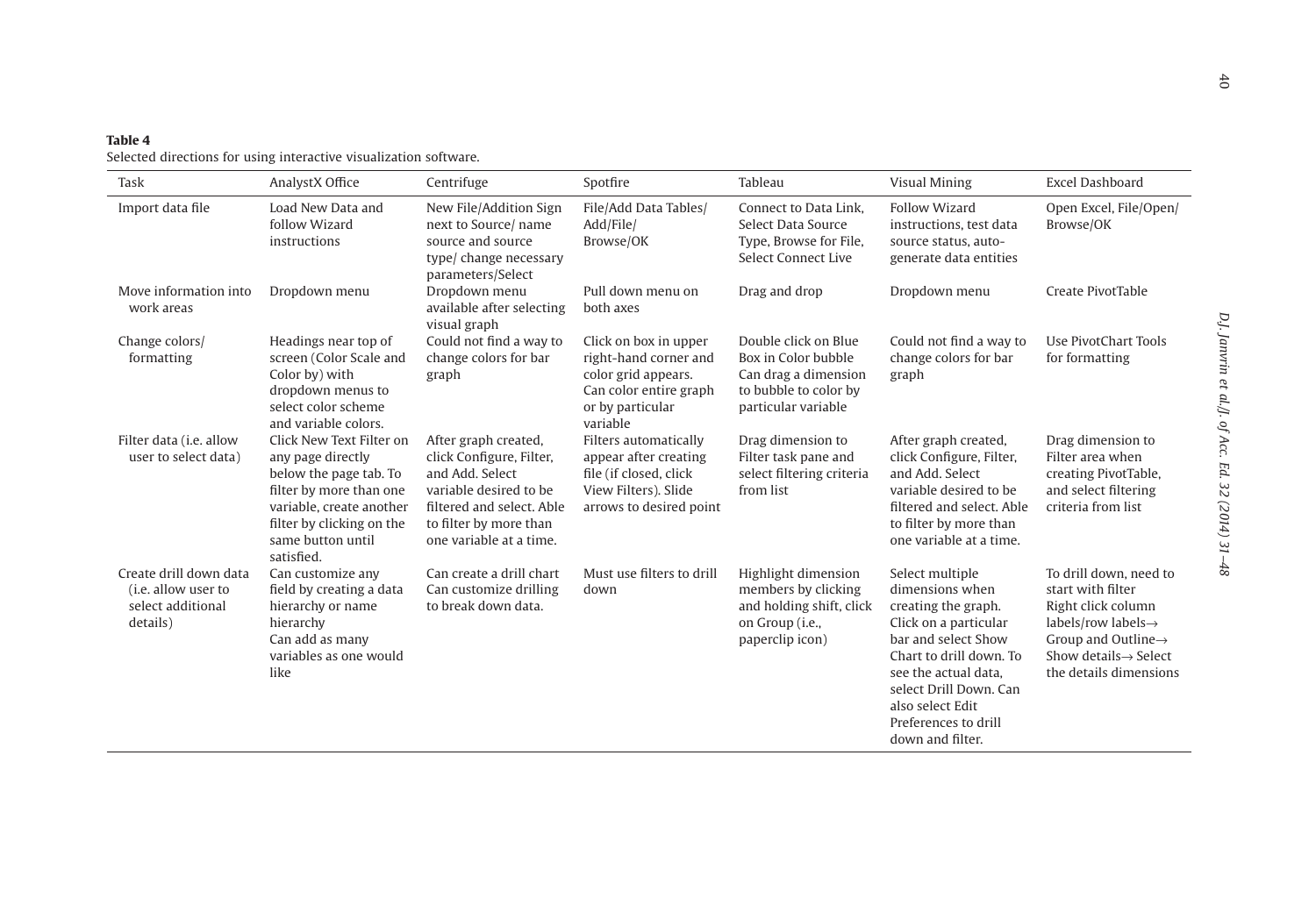he/she deems appropriate for the decision at hand. The memo is evaluated by examining whether the student clearly explained how and why the IDV was created, summarized the information needed for pricing and product-line strategy decisions, and offered an interpretation of the interaction data visualization created. A sample solution IDV and memo are available from the first author upon request.

#### *3.7. Evidence of efficacy and student perception feedback*

We used four methods to obtain evidence regarding case efficacy and student perception feedback. First, selected faculty members carefully reviewed the case and offered constructive suggestions to improve it. Second, the 34 introductory AIS students who field-tested the case in spring 2014 completed pre- and post- project questionnaires to provide both quantitative and qualitative perception feedback[.10](#page-10-0) Quantitative feedback, shown in Panel A of [Table 5](#page-11-0) provides some evidence that the case achieves its stated learning objectives. For example, participants' mean "perceived ability to organize complex accounting data" was 5.39 before completing the case and 7.00 after the case. Further, participants' perceptions of their "graphical design skills," "proficiency with interactive data visualization programs," "ability to generate graphs," "ability to generate pivot tables," and "ability to create 'drilldown charts" were higher after completing the case. Finally, related to the AICPA Core Competencies, after completing the case students (on average) rated their ability to: (1) identify problems, potential solution approaches, and related uncertainties, (2) link data, knowledge, and insights together for decision making purposes, (3) organize and effectively display information so that it is meaningful to the receiving party, and (4) develop strategic uses of technology to enhance work performance as higher after completing the case.

Third, further analysis was undertaken to examine differences in student perceptions between those using interactive visualization software and those using spreadsheets to complete the case study. Ninety-two students were asked to create visualizations in both Tableau and Excel in one assignment[.11](#page-10-1) These students completed the same post-project questionnaire discussed earlier. Seventyfour students (80 percent) indicated that interactive visualization software better facilitates data visualization creation while 18 students (20 percent) chose Excel. The post-project questionnaire also included measures (adopted from [Venkatesh & Davis, 2000\)](#page-17-10) of perceived ease of use and perceived usefulness for each software[.12](#page-10-2) Results are reported in Panel B of [Table 5.](#page-11-0) In general, students using Excel indicated lower levels of perceived ease of use and perceived usefulness. Students perceived that Excel was slightly less difficult to use (mean rating  $= 6.78$ , where 1 = very difficult and  $10 =$  very easy) than Tableau at (mean rating  $= 7.47$ ). In contrast, students perceived that creating visualizations with Tableau was slightly simpler (mean rating  $=$  4.73, where 1 = very simple and 10 = very complex) than Excel (mean rating = 5.01).

Fourth, all students provided qualitative feedback by completing the post-project questionnaire discussed above. They were asked to identify: (1) at least two ways the case influenced their understanding of how complex data may be analyzed using IDV, and (2) two ways the case could be improved for future students. These results are summarized in Panel C of [Table 5.](#page-11-0) In general, student comments indicated a perception that the case achieved each learning objective listed above. Further, several students identified new objectives such as "the writing assignment gave me a chance to improve my critical thinking skills." Suggestions for improvement ranged from "expand the data visualization coverage in this course" to "replace memo with short answer questions asking to describe the intent of visualization."

<span id="page-10-0"></span><sup>&</sup>lt;sup>10</sup> The pre- and post- project questionnaires are available from the first author.

<span id="page-10-1"></span><sup>&</sup>lt;sup>11</sup> Half of the students created the visualizations in Tableau first while the other half created the visualizations in Excel first. Statistical analysis of the results indicated there were no differences in feedback responses between the two orders of completion.

<span id="page-10-2"></span> $12$  We randomized the question order so that half of participants viewed the Tableau questions first. We compared means for each question and found no order effects. Results are available, on request, from the lead author.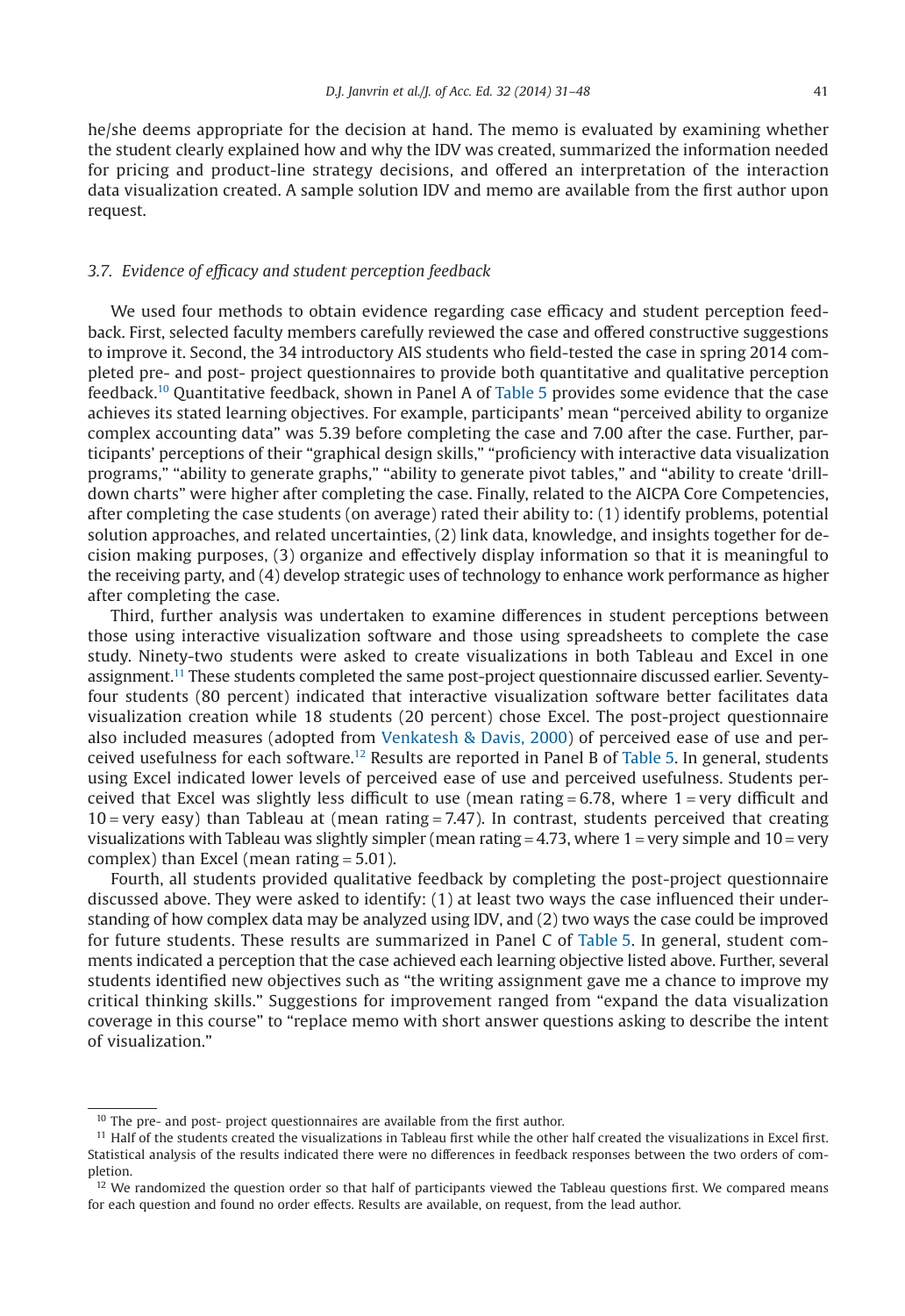$\overline{\phantom{0}}$ 

<span id="page-11-0"></span>

| Table 5           |  |
|-------------------|--|
| Student feedback. |  |

| Rate your level of the following <sup>a</sup>                                                                                                        | Pre-project<br>survey | Post-project<br>survey |
|------------------------------------------------------------------------------------------------------------------------------------------------------|-----------------------|------------------------|
| Graphical design skills                                                                                                                              | 3.68                  | $6.36*$                |
|                                                                                                                                                      | (2.04)                | (1.75)                 |
| Excel proficiency                                                                                                                                    | 7.12<br>(0.95)        | $8.00*$<br>(1.03)      |
| PowerPoint proficiency                                                                                                                               | 7.68                  | $8.24*$                |
|                                                                                                                                                      | (1.45)                | (1.25)                 |
| Proficiency with interactive data visualization programs                                                                                             | 1.71                  | $6.18*$                |
|                                                                                                                                                      | (1.73)                | (1.91)                 |
| Ability to organize complex accounting data                                                                                                          | 5.39                  | $7.00*$                |
|                                                                                                                                                      | (1.56)                | (1.27)                 |
| Ability to generate graphs from Excel                                                                                                                | 7.53                  | $8.27*$                |
|                                                                                                                                                      | (1.16)                | (1.18)                 |
| Ability to generate graphs using interactive data visualization programs                                                                             | 1.79                  | $7.36*$                |
|                                                                                                                                                      | (1.92)                | (1.73)                 |
| Ability to generate pivot tables using interactive data visualization programs                                                                       | 1.91                  | $6.36*$                |
|                                                                                                                                                      | (2.02)                | (2.00)                 |
| Ability to generate pivot tables in Excel                                                                                                            | 6.32                  | $7.79*$                |
|                                                                                                                                                      | (1.53)                | (1.32)                 |
| Ability to create "drill-down charts" in Excel                                                                                                       | 4.24                  | $6.58*$                |
|                                                                                                                                                      | (2.18)                | (1.87)                 |
| Ability to create "drill-down charts using interactive data visualization programs                                                                   | 1.53                  | $6.03*$                |
|                                                                                                                                                      | (1.86)                | (2.24)                 |
| Ability to identify problem, potential solution approaches and related uncertainties                                                                 | 6.47                  | $7.21*$                |
|                                                                                                                                                      | (1.66)                | (1.14)                 |
| Ability to organize and evaluate information, alternatives, cost/benefits,                                                                           | 6.47                  | $7.67*$                |
| risk and rewards of alternative scenarios                                                                                                            | (1.80)                | (0.96)                 |
| Ability to link data, knowledge, and insights together for decision making purposes                                                                  | 7.00                  | $7.97*$                |
|                                                                                                                                                      | (1.21)                | (1.10)                 |
| Ability to identify risk associated with technology and automated business processes.                                                                | 6.35                  | $7.30*$                |
|                                                                                                                                                      | (1.76)                | (0.92)                 |
| Ability to use software to build models and simulations.                                                                                             | 4.91                  | $7.09*$                |
|                                                                                                                                                      | (1.99)                | (1.61)                 |
| Ability to develop strategic uses of technology to enhance work performance                                                                          | 6.24                  | $7.30*$                |
|                                                                                                                                                      | (1.48)                | (1.16)                 |
| Ability to organize and effectively display information so that it is meaningful                                                                     | 7.65                  | $8.09*$                |
| to the receiving party                                                                                                                               | (1.35)                | (1.10)                 |
| Ability to make valid and reliable evaluations of information including the<br>significance of evidence or facts for problem definition and solution | 6.82                  | $7.58*$                |
|                                                                                                                                                      | (1.42)                | (0.97)                 |

Panel B: Quantitative feedback visualization software vs. Excel (*n* = 92).

| Statement                                                           | Tableau mean<br>(Std deviation) <sup>a</sup> | Excel mean<br>(Std deviation) <sup>a</sup> |
|---------------------------------------------------------------------|----------------------------------------------|--------------------------------------------|
| Using SOFTWARE NAME <sup>b</sup> in my job improves my performance. | 8.24                                         | 7.53                                       |
|                                                                     | (1.40)                                       | (1.59)                                     |
| Using SOFTWARE NAME in my job increases my productivity.            | 7.85                                         | 7.56                                       |
|                                                                     | (1.54)                                       | (1.62)                                     |
| Using SOFTWARE NAME enhances my effectiveness in my job.            | $8.10**$                                     | 7.61                                       |
|                                                                     | (1.52)                                       | (1.50)                                     |
| I find SOFTWARE NAME to be useful.                                  | $8.51*$                                      | 8.14                                       |
|                                                                     | (1.58)                                       | (1.47)                                     |
| Learning to use SOFTWARE NAME is easy for me.                       | $8.02**$                                     | 7.39                                       |
|                                                                     | (1.55)                                       | (1.97)                                     |
| I find it easy to get SOFTWARE NAME to do what I want it to do.     | $7.62**$                                     | 7.09                                       |
|                                                                     | (1.74)                                       | (2.11)                                     |
| My interaction with SOFTWARE NAME is clear and understandable.      | 7.71                                         | 7.39                                       |
|                                                                     | (1.58)                                       | (1.82)                                     |
| I find SOFTWARE NAME easy to use.                                   | $7.83**$                                     | 7.10                                       |
|                                                                     | (1.73)                                       | (2.04)                                     |
| I found the task of creating a IDV using SOFTWARE NAME              | $7.47***$                                    | 6.78 <sup>c</sup>                          |
| (very difficult/very easy).                                         | (1.58)                                       | (1.89)                                     |
| I found the task of creating a IDV using SOFTWARE NAME              | 4.73 <sup>d</sup>                            | 5.01 <sup>d</sup>                          |
| (very simple/very complex).                                         | (2.69)                                       | (2.47)                                     |
|                                                                     |                                              | (continued on next page)                   |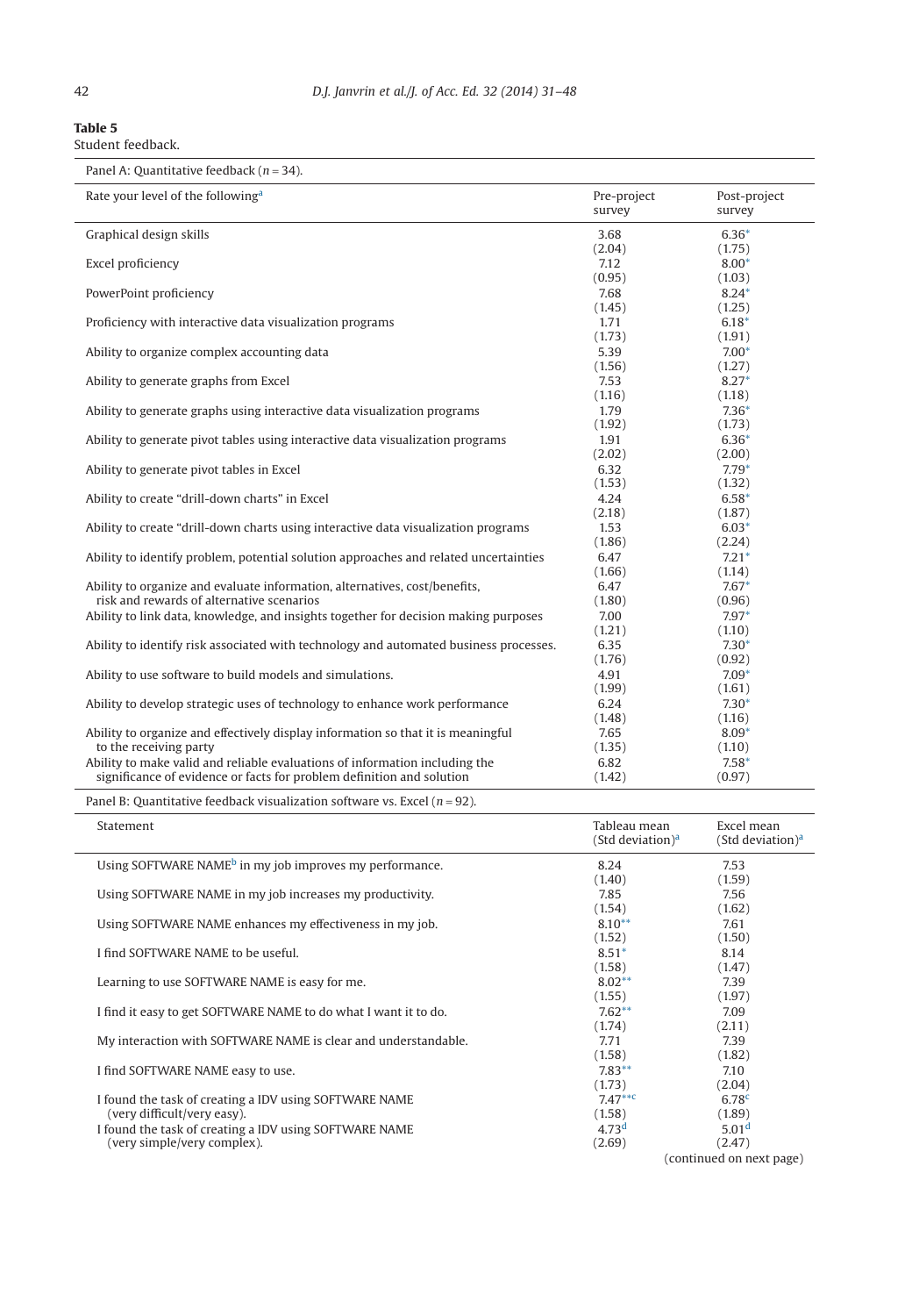#### **Table 5** (*continued*)

#### Panel C: Qualitative feedback ( $n = 216$ ).

- Ways ca[se](#page-12-7) influenced student understanding of how complex data may be analyzed using IDVs<sup>e</sup>
- The case helped me understand why the data visualization is important.
- The case provided hands-on experience with interactive data visualization in a realistic scenario.
- The case made me think more about how to present data.
- The case introduced me to new data visualization concepts.
- The case allowed me to think about how users may use the data in a visualization.
- I learned that with large complex data sets, there is not one optimal solution.
- Writing assignment gave me a chance to improve my critical thinking skills.
- Ways to improve the case for future students<sup>f</sup>
- Expand course coverage of interactive data visualizations.
- Walk through detailed example in class.

• Replace memo with short-answer questions asking to describe the intent of visualization as we know how to write memos already.

- <span id="page-12-1"></span> $*$  Difference is statistically significant at  $p = 0.05$  level or less using a one-tailed t-test.
- <span id="page-12-0"></span><sup>a</sup> Responses based on a eleven point scale with  $0 =$  novice and  $10 =$  expert.
- <span id="page-12-4"></span>\*\* Difference

<span id="page-12-2"></span>is statistically significant at *p* = 0.05 level or less using two-tailed *t*-test.

<sup>a</sup> Responses based on a eleven point scale with  $0 =$  strongly disagree and  $10 =$  strongly agree.

<span id="page-12-3"></span> $<sup>b</sup>$  Students who created visualizations with both Tableau and Excel completed two sets of questions. For half of these students, the</sup> SOFTWARE NAME was Tableau for the first set and Excel for the second set. The order was reversed for the other students.

- <span id="page-12-5"></span> $c$  Responses based on a eleven point scale with  $0 =$  very difficult and  $10 =$  very easy.
- <span id="page-12-6"></span> $d$  Responses based on a eleven point scale with  $0 =$  very simple and  $10 =$  very complex.

<span id="page-12-7"></span><sup>e</sup> All students were asked to identify at least two ways this case impacted their understanding how complex data may be analyzed using interactive data visualization.

<span id="page-12-8"></span> $f$  All students were asked to identify at least two ways this case could be improved for future students.

# **4. Conclusion**

Accountants are often asked to provide decision support to senior management by analyzing large, complex data sets. To facilitate this process, many accountants use IDVs [\(Haverson, 2014\)](#page-16-11). IDVs have an advantage over static representation applications, in that that they allow users to easily select both the information types and formats they view as most useful for decision making. Recent growth in user-friendly interactive visualization packages for commercial use, the exponential growth in data available for analysis, and the demand for quick responses to changing scenarios all drive the need for IDVs to support management decision making. This case introduces students to interactive data visualization concepts and provides hands-on experience creating IDVs. It can be completed using one (or more) of several interactive visualization packages or Excel dashboards. Student perceptual feedback has generally been positive and suggests that the case achieved its learning objectives.

#### **Acknowledgements**

We thank Jan Duffy and Abhijit Rao for assistance with rubric development, Mike Bootsma for helping to test the case, Ann O'Brien and Julie Smith David for providing feedback, Jared Chizek, Duoyuan Sun, and Natalie Wingert for assistance in developing the software directions, and all students who tested the case.

#### **Appendix A: Interactive data visualization background**

#### *A.1. Introduction*

Interactive data visualization (IDV) technology allows managers to make sense of data in order to facilitate efficient and effective decision making. IDVs have recently evolved from a scientific, engineering, and mathematical research tool to mainstream adoption for commercial use [\(Heer &](#page-16-12) [Shneiderman, 2012; Heer et al., 2008\)](#page-16-12). The emergence of business intelligence as a decision support technology has increased the demand for IDVs in order to facilitate organizing and presenting complex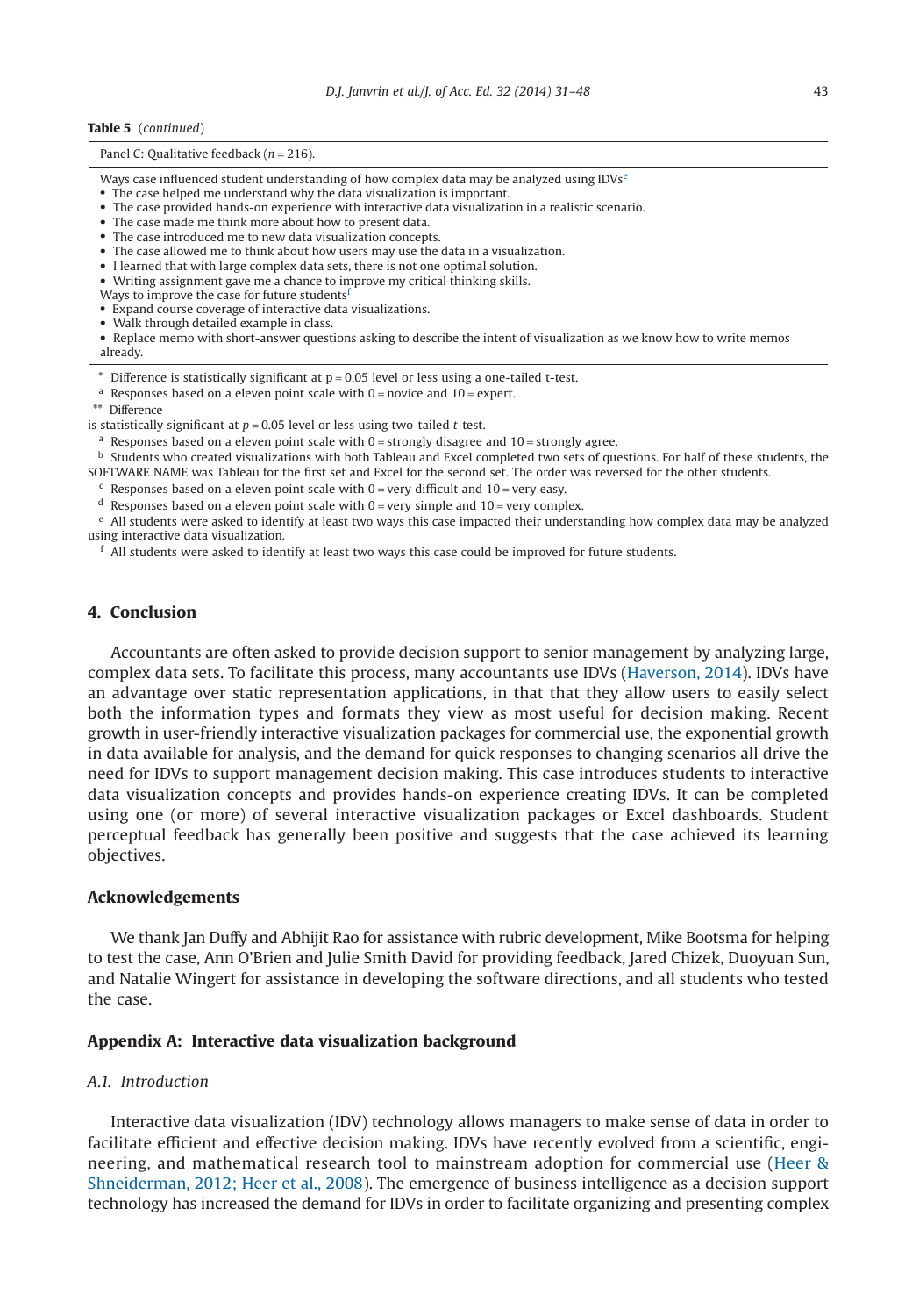data [\(Chaudhuri et al., 2011; Heer & Shneiderman, 2012; Romney & Steinbart, 2015\)](#page-16-1). Since IDVs offer accountants the potential to better support data-driven management decision making, especially in situations where an optimal solution does not exist, it is important that students become familiar with this technology.

# *A.2. What is interactive data visualization?*

The term data visualization refers to the "use of computer-supported, interactive, visual representations of data to amplify cognition, or the acquisition and use of knowledge" [\(Card, Mackinlay, &](#page-16-13) [Shneiderman, 1999, p. 6\)](#page-16-13). In contrast to static information visualization, where preparers select information items and their display formats for decision makers, IDVs allow information users (i.e., decision makers) to perform various data navigation, selection, and representation functions via an easy to use interface [\(Dilla et al., 2010; Spence, 2007; Yi, Kang, Stasko, & Jacko, 2007\)](#page-16-2). For example, IDVs allow decision makers to explore a large or complex data set and select items of interest, show more or less detailed information (i.e., elaborated or abstracted views), or filter the data based on specific conditions [\(Yi et al., 2007\)](#page-17-11). Further, this technology allows decision makers to easily show different data representations (i.e., tables versus various types of graphical displays), or reconfigure the way in which data are arranged within a given representation (e.g., by changing whether a given dimension is displayed in rows or columns). The graphical displays incorporated in information visualization packages support perceptual or holistic decision strategies, rather than the analytical decision strategies supported by textual displays. This fit between decision strategy and representation should reduce effort and result in more accurate decision outcomes in tasks that involve assessing trends and relationships among data [\(Vessey, 1991, 2006\)](#page-17-12).

#### *A.3. Use of interactive visualization software vs. spreadsheet or database applications*

While spreadsheet and database applications allow users to perform some navigation (e.g., using hyperlinks to guide the user through a large spreadsheet), selection (e.g., filtering data via database queries), or representation (e.g., developing graphs based on spreadsheet or database tables) functions, interactive visualization software allows users to transition seamlessly among these three functions [\(Dilla et al., 2010\)](#page-16-2). Further, spreadsheets and databases are often difficult to maintain, may contain errors, and generally cannot produce interactive geographical displays [\(Klein, 1997; Klein, Goodhue,](#page-16-14) [& Davis, 1997; Panko & Aurigemma, 2010\)](#page-16-14). Finally, since spreadsheets' navigation, selection, and representation functions are limited due to file size restrictions, many companies analyzing large data sets elect to use interactive visualization software rather than spreadsheets to create IDVs [\(Haverson,](#page-16-11) [2014;](#page-16-11) [Microsoft, 2013b\)](#page-17-13).

# *A.4. Accountant's role in interactive data visualization*

Accountants may be involved with data visualization as either preparers or users. [Figure 1](#page-14-0) contrasts the capabilities available to the information preparer and user with static versus interactive visualization tools. The static visualization preparer selects the data elements and display format(s) (e.g., tables or graphs), then provides the visualization to the user. Spreadsheet formats provide the user with somewhat limited capacity to change the data displayed or its format. In contrast, users of pdf or html formats cannot easily change the data displayed or its format. The interactive visualization preparer determines a set of data, variables, and dimensions to be made available to the information user and provides multiple presentation format alternatives. The interactive visualization user is able to navigate the data set, choose among variables and dimensions to be displayed, and determine the display format.

To illustrate these differences, a static visualization might include only quarterly data for sales and cost of sales displayed in a bar graph. In contrast, an interactive visualization would allow the user to choose among these and other performance measures (such as monthly, quarterly, or annual results), as well as from other dimensions (such as product line or location). In addition, the interactive visu-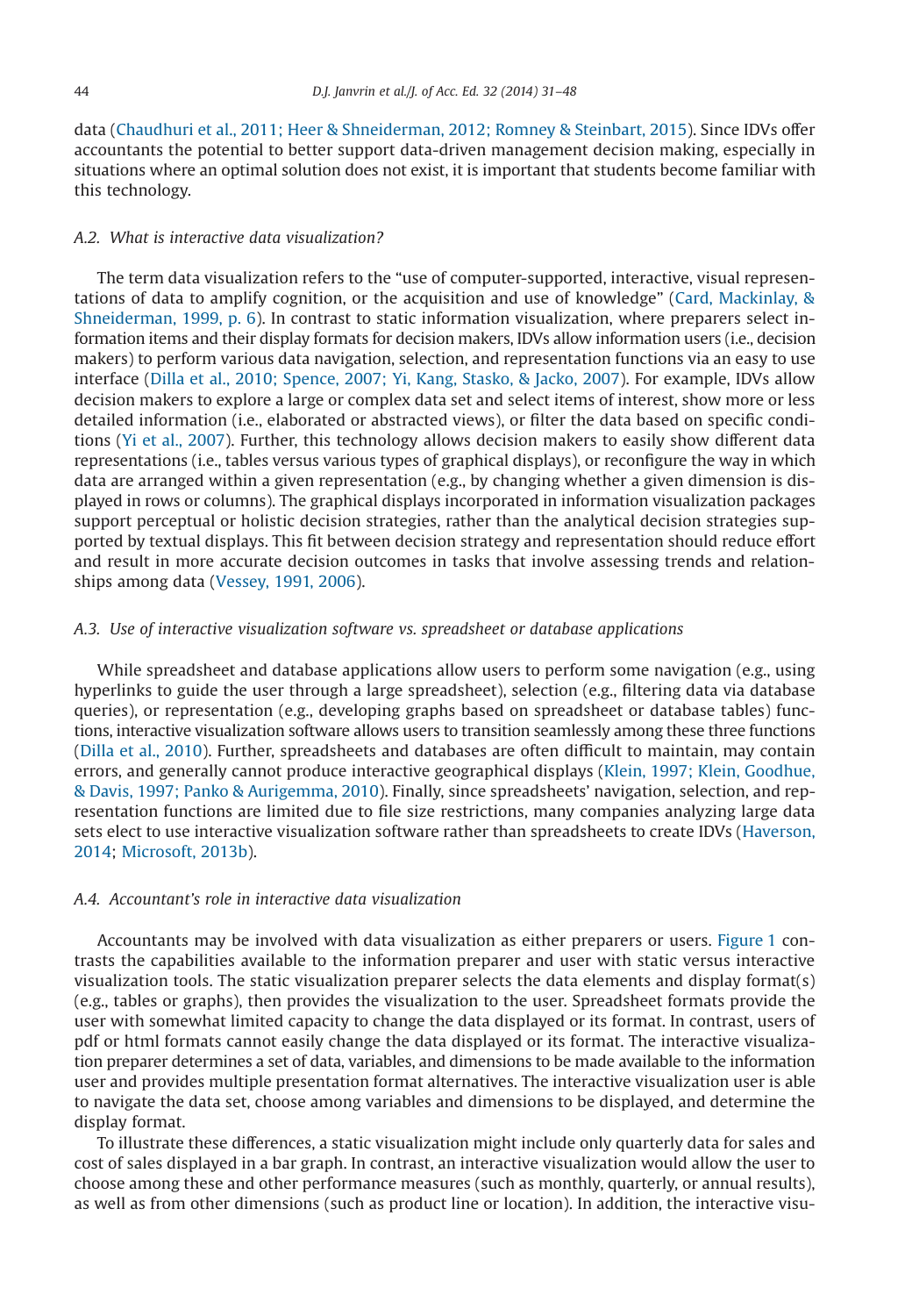<span id="page-14-0"></span>

|                                | Capabilities available to information<br>preparer                                      | Capabilities available to information user                                                                    |
|--------------------------------|----------------------------------------------------------------------------------------|---------------------------------------------------------------------------------------------------------------|
| Static data representation     | Select specific data, variables, and<br>dimensions to present to information user.     | View available data displays.                                                                                 |
|                                | Select desired presentation format(s).                                                 | Limited capacity to change display or data<br>selection.                                                      |
| Interactive data visualization | Determine the set of data, variables, and<br>dimensions available to information user. | Select relevant information from set of data,<br>dimensions, and variables chosen by<br>information preparer. |
|                                | Select presentation format alternatives for<br>information user.                       | Select desired presentation format from<br>alternatives provided by information<br>preparer.                  |

**Fig. 1.** Characteristics of static versus interactive data visualization.



**Fig. 2.** Overview of interactive data visualization process.

alization user may choose among tabular or a variety of graphical formats, and drill down from summary displays to individual data items.

### *A.5. Preparing and using IDVs*

Figure 2 illustrates the process of preparing and using IDV applications. This process starts with data being imported into an interactive visualization software package. The preparer examines the available data, considers the types of decisions to be supported (e.g., why are sales down in various regions? etc.), and determines the data parameters and display formats to be made available to the user (e.g., user can select sales detail from first quarter 2013 to first quarter 2014 displayed in geographic locations vs via bar charts). The preparer then creates the IDV and makes it available to users. Users employ the IDV to explore the data, select relevant sets of information to analyze, and display it in their preferred formats.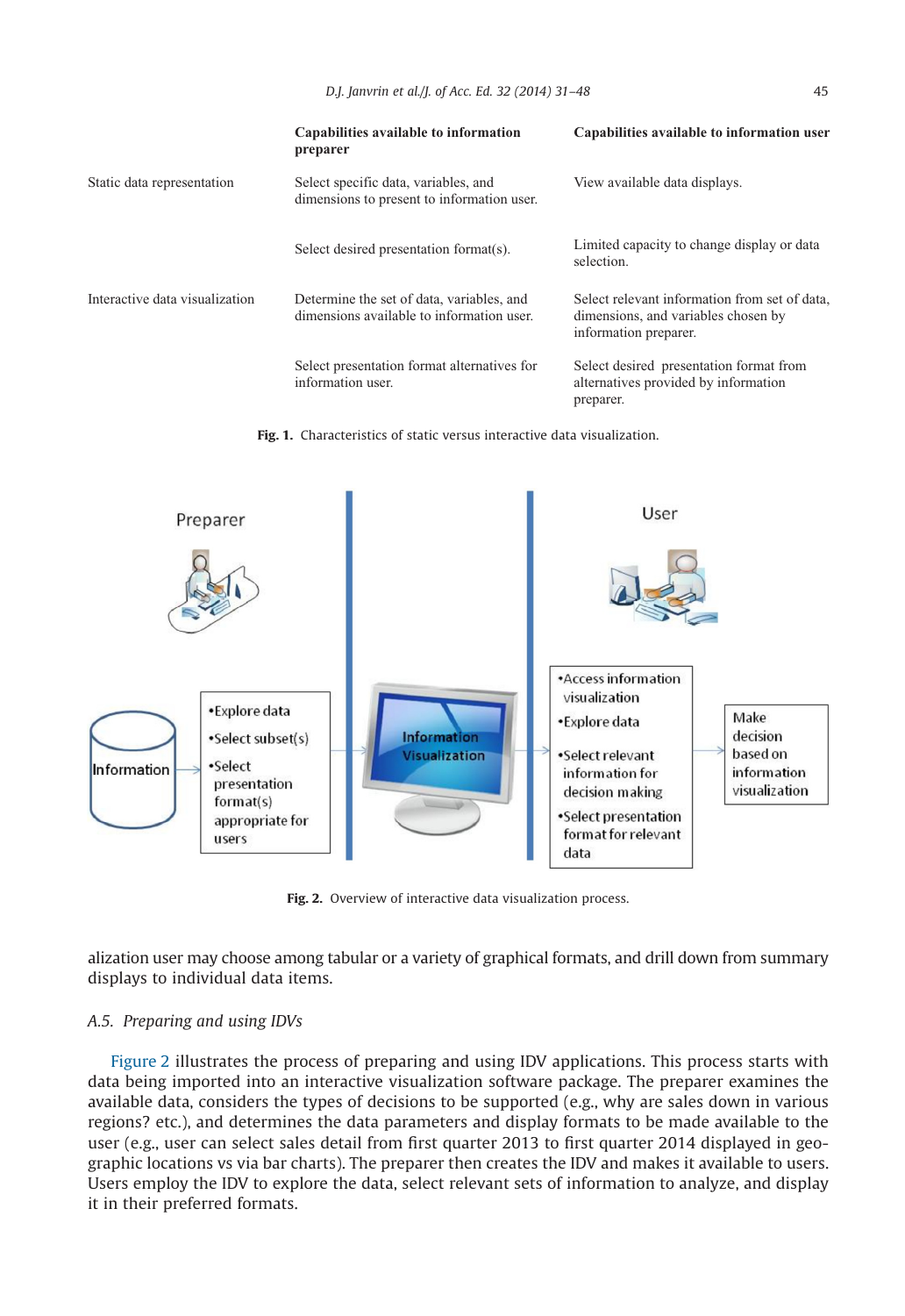The process of designing and preparing an IDV is important. A complex application providing numerous choices among variables, parameters, and display formats may overwhelm the user with unnecessary details and therefore may not support efficient decision making. On the other hand, an application with too few user options may not provide enough information to support effective decision making. The types and number of different data parameters and display formats that are best for a given situation will likely depend on the nature of the task [\(Dilla et al., 2010; Yigitbasioglu &](#page-16-2) [Velcu, 2012\)](#page-16-2). For example, a relatively simple task such as evaluating sales performance for a multilocation retail company may require that only a few different variables, dimensions, and display formats be available to the user. On the other hand, a complex task such as detecting money laundering through analysis of bank transfers may require that a large set of variables and dimensions, as well as a variety of different display formats, be available [\(Chang et al., 2008\)](#page-16-15). Similarly, the degree of experience that users have using IDVs may influence their ability to effectively use these tools to support decision making (cf. [Coll, Coll, & Thakur, 1994\)](#page-16-16). Thus, it may be appropriate to develop complex IDVs for experienced users, while it may be best to limit the number of data parameters and display formats available to those who use interactive displays only infrequently.

#### **Appendix B: IDV guidelines**

Information systems and design researchers have developed guidelines for designing IDVs and for understanding users' perceptual organization. [\(Card et al., 1999; Hearst, 2009; Spence, 2007; Ware,](#page-16-13) [2004\)](#page-16-13). Several guidelines extend static representation guidelines described in [Tufte \(1997\)](#page-17-9) and [Hill](#page-16-10) [and Milner \(2003\).](#page-16-10)

#### *B.1. Basic IDV guidelines*

- Know your audience. For example, if your investors tend to have high perceptual skills, use more graphical displays than tabular displays.
- Tabular displays are most useful for looking up the precise value of a specific data item. Graphs are more useful for examining relative magnitudes, relationships, and anomalies.
- Comparisons are easier when the items to be compared are adjacent to one another.
- When you are showing a change over time, consider using a time series chart (i.e., line chart with time on the columns shelf).
- When you are showing the highest or lowest value, use a bar chart.
- Place the most important view in the top or top left.
- Group filters and legends to the right or bottom of your interactive data visualization.
- Avoid using multiple color schemes per visualization unless there are natural or independent color schemes in your data.
- In general, keep your visualizations to two or three views. When you add too many views, the big picture can get lost and the IDV becomes difficult to understand.
- Use pie charts only when the wedges represent a percent breakdown of a measure, the area of the pie is a measure (so the circumference is telling the story), or the pie is being used as a map.
- Avoid "scrunched views" that do not allow enough room to read headers, labels or understand the data.
- Emphasize the most important data by using this data on the row or column shelves. Encode in color, size, or shape less important data.
- Order the values in a filter so that they make sense for the data. For example, instead of listing major balance sheet items alphabetically, you should list them as assets, liabilities, and equity.

#### *B.2. Principles of user's perceptual organization*

- Proximity users tend to group together elements that are shown closer together
- Good continuation users tend to group together/link up dashed or dotted lines
- Similarity users tend to group together similar marks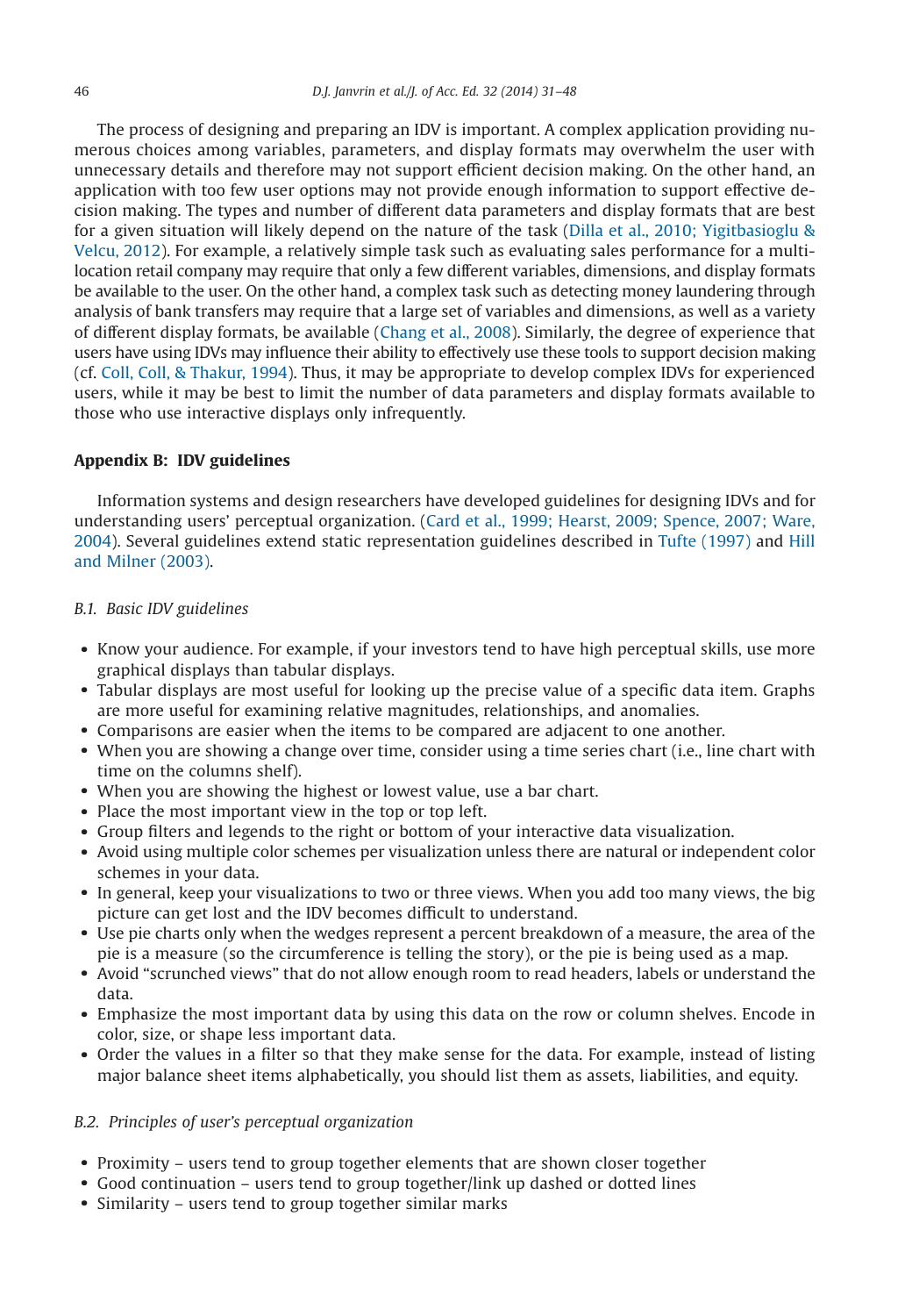- Common fate users tend to group together lines or marks that seem to be headed in the same directions
- Good form users see regular enclosed shapes as single units
- Compatibility principle e.g. continuous data for line graphs

#### **Appendix C: Interactive visualization software demonstration outline**

To assist students in learning the interactive visualization software, we developed a 10-minute video tutorial for Tableau. For instructors developing their own demonstration videos, we recommend covering the following topics:

- 1. Import a data file
- 2. Drag and drop capabilities, including the ability to drag information into work areas known as trays
- 3. Use of 'column' and 'row' trays at the top of the screen to request data to place in the trays
- 4. 'Dimension' section corresponds to the data labels
- 5. 'Measures' section corresponds to the actual calculations
- 6. Viewing the various data representations using the 'show me' button
- 7. Use of filter and  $a + or -$  button to filter data
- 8. Adjust the shape or color to get a better picture of the data and show the results of dragging a dimension or label into the color or shape section
- 9. Change the scale of the graph
- 10. Undo changes made using the 'back' button
- 11. Save the workbook in the format required for viewing using the Tableau reader

#### **References**

- <span id="page-16-6"></span>American Institute of Certified Public Accountants (AICPA). (2011). *Educational competency assessment*. Available at [http://](http://www.aicpa-eca.org/default.asp) [www.aicpa-eca.org/default.asp.](http://www.aicpa-eca.org/default.asp)
- <span id="page-16-4"></span>[American Institute of Certified Public Accountants \(AICPA\). \(2013\).](http://refhub.elsevier.com/S0748-5751(14)00075-X/sr0015) *North America top technology initiatives for CPA's survey - 2013*. Available at: [http://www.aicpa.org/interestareas/accountingeducation/resources/pages/corecompetency.aspx.](http://www.aicpa.org/interestareas/accountingeducation/resources/pages/corecompetency.aspx)
- <span id="page-16-8"></span>[Albrecht, W. S., Albrecht, C. O., Albrecht, C. C., & Zimbelman, M. F. \(2012\).](http://refhub.elsevier.com/S0748-5751(14)00075-X/sr0020) *Fraud examination* (4th ed.). Mason, OH: South-Western [Cengage Learning.](http://refhub.elsevier.com/S0748-5751(14)00075-X/sr0020)
- <span id="page-16-5"></span>[Apostolou, B., Dorminey, J. W., Hassell, J. M., & Rebele, J. E. \(2014\). A summary and analysis of education research in accounting](http://refhub.elsevier.com/S0748-5751(14)00075-X/sr0025) information systems (AIS). *[Journal of Accounting Education](http://refhub.elsevier.com/S0748-5751(14)00075-X/sr0025)*, *32*, 99–112.
- <span id="page-16-7"></span>Bateman, S., Mandryk, R. L., Gutwin, C., Genest, A., McDine, D., & Brooks, C. (2010). Useful junk? The effects of visual embellishment on comprehension and memorability of charts. CHI Conference Proceedings, April 10–15.
- <span id="page-16-0"></span>[Beaman, I., & Richardson, B. \(2007\). Information technology, decision support and management accounting roles.](http://refhub.elsevier.com/S0748-5751(14)00075-X/sr0030) *Journal of Applied [Management Accounting Research](http://refhub.elsevier.com/S0748-5751(14)00075-X/sr0030)*, *5*(1), 59–68.
- [Bonner, P. \(2011\). Pathways Commission forges ahead: Recommendations on future of accounting education expected by 2012.](http://refhub.elsevier.com/S0748-5751(14)00075-X/sr0035) *[Journal of Accountancy](http://refhub.elsevier.com/S0748-5751(14)00075-X/sr0035)*, (May), 30–31.
- <span id="page-16-3"></span>BP. (2013). *Interactive analyst*. Available at: [http://www.bp.com/en/global/corporate/investors/investor-tools/interactive](http://www.bp.com/en/global/corporate/investors/investor-tools/interactive-analyst.html)[analyst.html.](http://www.bp.com/en/global/corporate/investors/investor-tools/interactive-analyst.html)
- <span id="page-16-13"></span>Card, S. K., Mackinlay, J. D., & Shneiderman, B. (1999). *[Readings in information visualization: Using vision to think](http://refhub.elsevier.com/S0748-5751(14)00075-X/sr0045)*. San Diego, CA: [Academic Press.](http://refhub.elsevier.com/S0748-5751(14)00075-X/sr0045)
- <span id="page-16-15"></span>[Chang, R., Lee, A., Ghoniem, M., Kosara, R., Ribarsky, W., Yang, J., et al. \(2008\). Scalable and interactive visual analysis of financial](http://refhub.elsevier.com/S0748-5751(14)00075-X/sr0050) [wire transactions for fraud detection.](http://refhub.elsevier.com/S0748-5751(14)00075-X/sr0050) *Information Visualization*, *7*(1), 63–72.
- <span id="page-16-1"></span>[Chaudhuri, S., Dayal, U., & Narasayya, V. \(2011\). An overview of business intelligence technology.](http://refhub.elsevier.com/S0748-5751(14)00075-X/sr0055) *Communications of the ACM*, *54*[\(8\), 88–98.](http://refhub.elsevier.com/S0748-5751(14)00075-X/sr0055)
- <span id="page-16-16"></span><span id="page-16-2"></span>[Coll, R. A., Coll, J. H., & Thakur, G. \(1994\). Graphs and tables: A four-factor experiment.](http://refhub.elsevier.com/S0748-5751(14)00075-X/sr0060) *Communications of the ACM*, *37*(4), 77–86. [Dilla, W., Janvrin, D. J., & Raschke, R. L. \(2010\). Interactive data visualization: New directions for accounting information systems](http://refhub.elsevier.com/S0748-5751(14)00075-X/sr0065) research. *[Journal of Information Systems](http://refhub.elsevier.com/S0748-5751(14)00075-X/sr0065)*, *24*(2), 1–37.
- <span id="page-16-11"></span><span id="page-16-9"></span>Hall, J. A. (2011). *Accounting information systems* [\(7th ed.\). Mason, OH: South-Western Cengage Learning.](http://refhub.elsevier.com/S0748-5751(14)00075-X/sr0070)
- [Haverson, A. \(2014\). Why predictive analytics should be 'a CPA thing'. New York, NY: American Institute of CPAs.](http://refhub.elsevier.com/S0748-5751(14)00075-X/sr0075)

<span id="page-16-12"></span>Hearst, M. A. (2009). *Search user interfaces*[. Cambridge, UK: Cambridge University Press.](http://refhub.elsevier.com/S0748-5751(14)00075-X/sr0080)

- [Heer, J., & Shneiderman, B. \(2012\). Interactive dynamics for visual analysis.](http://refhub.elsevier.com/S0748-5751(14)00075-X/sr0085) *Communications of the ACM*, *55*(4), 45–54.
- [Heer, J., van Ham, F., Carpendale, S., Weaver, C., & Isenberg, P. \(2008\). Creation and collaboration: Engaging new audiences for](http://refhub.elsevier.com/S0748-5751(14)00075-X/sr0090) [information visualization. In A. Kerren, J. Stasko, J. Fekete, & C. North \(Eds.\),](http://refhub.elsevier.com/S0748-5751(14)00075-X/sr0090) *Information visualization: Lecture notes in computer science* [\(pp. 49–50, 92–133\).](http://refhub.elsevier.com/S0748-5751(14)00075-X/sr0090)
- <span id="page-16-14"></span><span id="page-16-10"></span>[Hill, W., & Milner, M. M. \(2003\). Guidelines for graphical displays in financial reporting.](http://refhub.elsevier.com/S0748-5751(14)00075-X/sr0095) *Accounting Education*, *12*(2), 135–157.
- [Klein, B. \(1997\). How do actuaries use data containing errors? Models of error detection and error correction.](http://refhub.elsevier.com/S0748-5751(14)00075-X/sr0100) *Information Resources [Management Journal](http://refhub.elsevier.com/S0748-5751(14)00075-X/sr0100)*, *10*(4), 27–36.